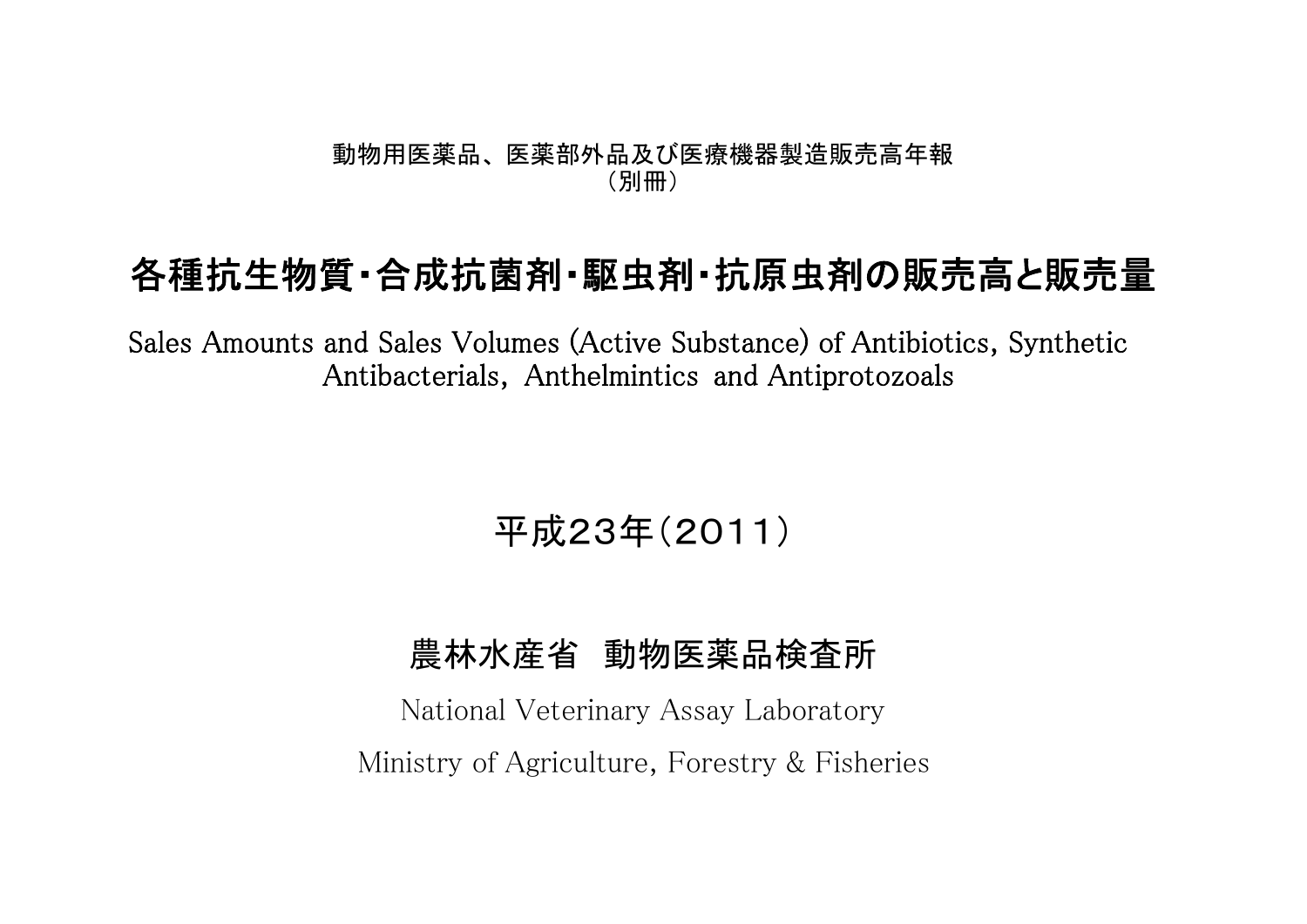## 各種抗生物質・合成抗菌剤・駆虫剤・抗原虫剤の販売高と販売量

Sales Amounts and Sales Volumes (Active Substance) of Antibiotics, Synthetic Antibacterials, Anthelmintics and Antiprotozoals

|                              |                        |                                |                                 |                                    |                                                                   |                       |                     |            |          |                | 対象動物別推定割合 (%)<br>Estimated Percentages of Sales for Each Animals Species |                |                                   |                                   |                           |               |
|------------------------------|------------------------|--------------------------------|---------------------------------|------------------------------------|-------------------------------------------------------------------|-----------------------|---------------------|------------|----------|----------------|--------------------------------------------------------------------------|----------------|-----------------------------------|-----------------------------------|---------------------------|---------------|
| 系統名<br>Class                 | 区分<br>Active substance |                                | 投与経路<br>Route of administration | (千円)<br>Sales amount<br>$(*1,000)$ | 販売高金額 原末換算量<br>(Kg)<br>Amount of pure<br>active substance<br>(Kg) | 肉用牛<br>Beef<br>Cattle | 乳用牛<br>Dairy<br>Cow | 馬<br>Horse | 豚<br>Pig | 肉用鶏<br>Broiler | 採卵鶏<br>Layer                                                             | 犬・猫<br>Dog/Cat | 水産用<br>(淡水)<br>Fish<br>Freshwater | 水産用<br>(海水)<br>Fish<br>(Seawater) | 観賞魚<br>Ornamental<br>Fish | その他<br>Others |
| アミノグリコシド系<br>Aminoglycosides | 硫酸アプラマイシン              | Apramycin sulfate              | 経口 Oral                         | 80.747                             | 1,611.2                                                           |                       |                     |            | 100      |                |                                                                          |                |                                   |                                   |                           |               |
|                              |                        |                                | 成分·計 Total                      | 80,747                             | 1,611.2                                                           |                       |                     |            |          |                |                                                                          |                |                                   |                                   |                           |               |
|                              | 硫酸カナマイシン               | Kanamycin sulfate              | 経口 Oral                         | 81,845                             | 8,239.2                                                           |                       |                     |            | 50       | 20             | 30                                                                       |                |                                   |                                   |                           |               |
|                              |                        |                                | 注射 Injection                    | 297.911                            | 4.059.1                                                           | 18.4                  | 34.0                | 0.0        | 35.4     | 9.5            | 2.7                                                                      |                |                                   |                                   |                           |               |
|                              |                        |                                | 注入·挿入 Infusion                  | 78.786                             | 111.9                                                             |                       | 100                 |            |          |                |                                                                          |                |                                   |                                   |                           |               |
|                              |                        |                                | その他 Others                      | 15,340                             | 117.4                                                             |                       |                     |            | 100      |                |                                                                          |                |                                   |                                   |                           |               |
|                              |                        |                                | 成分·計 Total                      | 473.882                            | 12,527.6                                                          |                       |                     |            |          |                |                                                                          |                |                                   |                                   |                           |               |
|                              | 硫酸ゲンタマイシン              | Gentamicin sulfate             | 経口 Oral                         | 36,820                             | 17.5                                                              | 36.9                  |                     |            | 63.1     |                |                                                                          |                |                                   |                                   |                           |               |
|                              |                        |                                | 注射 Injection                    | 13,487                             | 3.2                                                               |                       |                     |            |          |                |                                                                          | 100            |                                   |                                   |                           |               |
|                              |                        |                                | その他 Others                      | 81,661                             | 6.7                                                               |                       |                     |            |          |                |                                                                          | 100            |                                   |                                   |                           |               |
|                              |                        |                                | 成分·計 Total                      | 131,968                            | 27.4                                                              |                       |                     |            |          |                |                                                                          |                |                                   |                                   |                           |               |
|                              | 硫酸ジヒドロストレプトマイシン        | Dihydrostreptomycin<br>sulfate | 注射 Injection                    | 129,077                            | 3,475.0                                                           | 8.3                   | 22.7                | 3.3        | 5.8      | 0.3            | 0.3                                                                      | 59.4           |                                   |                                   |                           |               |
|                              |                        |                                | 注入·挿入 Infusion                  | 141,990                            | 833.7                                                             | 0.07                  | 99.9                | 0.01       | 0.06     |                |                                                                          |                |                                   |                                   |                           |               |
|                              |                        |                                | 成分·計 Total                      | 271,067                            | 4,308.7                                                           |                       |                     |            |          |                |                                                                          |                |                                   |                                   |                           |               |
|                              | 硫酸ストレプトマイシン            | Streptomycin sulfate           | 経口 Oral                         | 101.896                            | 14.551.7                                                          | 0.4                   | 0.4                 |            | 70.6     | 18.6           | 9.9                                                                      |                |                                   |                                   |                           |               |
|                              |                        |                                | 成分·計 Total                      | 101,896                            | 14,551.7                                                          |                       |                     |            |          |                |                                                                          |                |                                   |                                   |                           |               |
|                              | 塩酸スペクチノマイシン            | Spectinomycin HCI              | 経口 Oral                         | 0                                  | 0                                                                 |                       |                     |            |          |                |                                                                          |                |                                   |                                   |                           |               |
|                              |                        |                                | 成分·計 Total                      | $\overline{\mathbf{0}}$            | 0                                                                 |                       |                     |            |          |                |                                                                          |                |                                   |                                   |                           |               |
|                              | 硫酸フラジオマイシン             | Fradiomycin sulfate            | 経口 Oral                         | 18,135                             | 487.0                                                             | 5.4                   | 8.1                 |            | 86.5     |                |                                                                          |                |                                   |                                   |                           |               |
|                              |                        |                                | 注入·挿入 Infusion                  | 26,925                             | 84.7                                                              |                       | 100                 |            |          |                |                                                                          |                |                                   |                                   |                           |               |
|                              |                        |                                | 経皮 Cutaneous                    | 176.224                            | 7.5                                                               |                       |                     |            |          |                |                                                                          | 100            |                                   |                                   |                           |               |
|                              |                        |                                | 成分·計 Total                      | 221,284                            | 579.3                                                             |                       |                     |            |          |                |                                                                          |                |                                   |                                   |                           |               |
|                              |                        | 系統名·計 Class Total              |                                 | 1,280,844                          | 33,606                                                            |                       |                     |            |          |                |                                                                          |                |                                   |                                   |                           |               |
| セフェム系                        | セファゾリン                 | Cefazolin                      | 注入·挿入 Infusion                  | 698,676                            | 761.7                                                             |                       | 100                 |            |          |                |                                                                          |                |                                   |                                   |                           |               |
| Cephalosporins               |                        |                                | 成分·計 Total                      | 698,676                            | 761.7                                                             |                       |                     |            |          |                |                                                                          |                |                                   |                                   |                           |               |
|                              | セファゾリンナトリウム            | Cefazolin sodium               | 注射 Injection                    | 234,121                            | 1,161.8                                                           | 16.1                  | 83.9                |            |          |                |                                                                          |                |                                   |                                   |                           |               |
|                              |                        |                                | 成分·計 Total                      | 234,121                            | 1,161.8                                                           |                       |                     |            |          |                |                                                                          |                |                                   |                                   |                           |               |
|                              | セファゾリンナトリウム水和物         | Cefazolin sodium<br>hydrate    | 注射 Injection                    | 0                                  | $\mathbf{0}$                                                      |                       |                     |            |          |                |                                                                          |                |                                   |                                   |                           |               |
|                              |                        |                                | 成分·計 Total                      | $\overline{\mathbf{0}}$            | $\overline{0}$                                                    |                       |                     |            |          |                |                                                                          |                |                                   |                                   |                           |               |
|                              | セファピリンナトリウム            | Cefapirin sodium               | 注入·挿入 Infusion                  | 59.615                             | 35.4                                                              |                       | 100                 |            |          |                |                                                                          |                |                                   |                                   |                           |               |
|                              |                        |                                | 成分·計 Total                      | 59,615                             | 35.4                                                              |                       |                     |            |          |                |                                                                          |                |                                   |                                   |                           |               |
|                              |                        |                                |                                 |                                    |                                                                   |                       |                     |            |          |                |                                                                          |                |                                   |                                   |                           |               |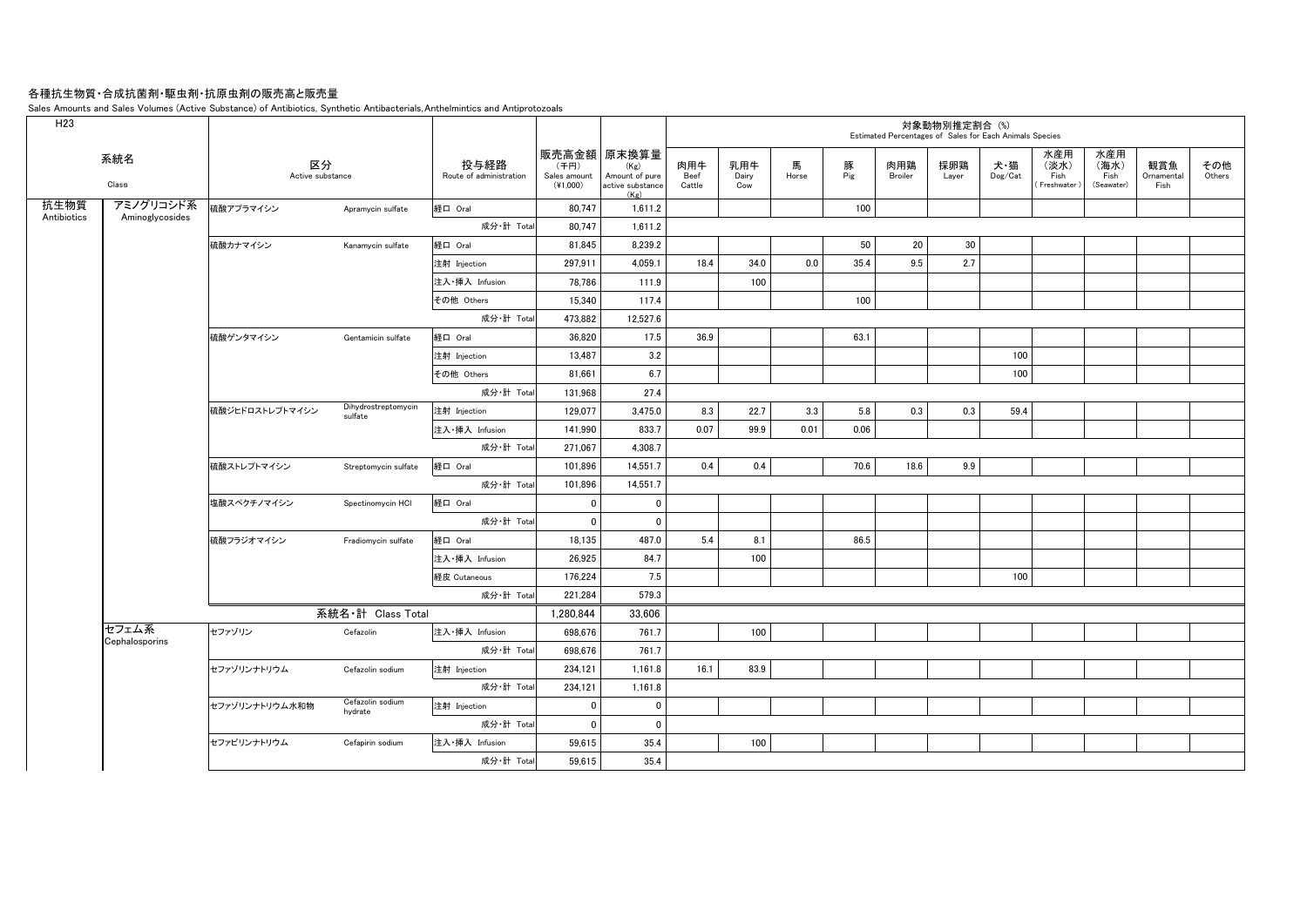|               |                                                     |                       |                                 |                                  |                                                                   |                       |                     |            |          | Estimated Percentages of Sales for Each Animals Species | 対象動物別推定割合 (%) |                |                                     |                                   |                           |               |
|---------------|-----------------------------------------------------|-----------------------|---------------------------------|----------------------------------|-------------------------------------------------------------------|-----------------------|---------------------|------------|----------|---------------------------------------------------------|---------------|----------------|-------------------------------------|-----------------------------------|---------------------------|---------------|
| 系統名<br>Class  | 区分<br>Active substance                              |                       | 投与経路<br>Route of administration | (千円)<br>Sales amount<br>(41,000) | 販売高金額 原末換算量<br>(Kg)<br>Amount of pure<br>active substance<br>(Kg) | 肉用牛<br>Beef<br>Cattle | 乳用牛<br>Dairy<br>Cow | 馬<br>Horse | 豚<br>Pig | 肉用鶏<br><b>Broiler</b>                                   | 採卵鶏<br>Layer  | 犬・猫<br>Dog/Cat | 水産用<br>(淡水)<br>Fish<br>(Freshwater) | 水産用<br>(海水)<br>Fish<br>(Seawater) | 観賞魚<br>Ornamental<br>Fish | その他<br>Others |
|               | セファピリンベンザチン                                         | Cephapirin benzathine | 経口 Oral                         | $\mathbf 0$                      | $\pmb{0}$                                                         |                       |                     |            |          |                                                         |               |                |                                     |                                   |                           |               |
|               |                                                     |                       | 注入·挿入 Infusion                  | 24,640                           | 27.4                                                              |                       | 100                 |            |          |                                                         |               |                |                                     |                                   |                           |               |
|               |                                                     |                       | 成分·計 Total                      | 24,640                           | 27.4                                                              |                       |                     |            |          |                                                         |               |                |                                     |                                   |                           |               |
|               | セファレキシン                                             | Cephalexin            | 経口 Oral                         | 96,789                           | 1,191.4                                                           |                       |                     |            |          |                                                         |               | 100            |                                     |                                   |                           |               |
|               |                                                     |                       | 成分·計 Total                      | 96,789                           | 1,191.4                                                           |                       |                     |            |          |                                                         |               |                |                                     |                                   |                           |               |
|               | セファロニウム                                             | Cephalonium           | 注入·挿入 Infusion                  | 165,175                          | 226.1                                                             |                       | 100                 |            |          |                                                         |               |                |                                     |                                   |                           |               |
|               |                                                     |                       | 成分·計 Total                      | 165,175                          | 226.1                                                             |                       |                     |            |          |                                                         |               |                |                                     |                                   |                           |               |
|               | セフォベシンナトリウム                                         | Cefovecin sodium      | 注射 Injection                    | 1.161.181                        | 46.9                                                              |                       |                     |            |          |                                                         |               | 100            |                                     |                                   |                           |               |
|               |                                                     |                       | 成分·計 Total                      | 1,161,181                        | 46.9                                                              |                       |                     |            |          |                                                         |               |                |                                     |                                   |                           |               |
|               | セフチオフルナトリウム                                         | Ceftiofur sodium      | 注射 Injection                    | 624,167                          | 468.0                                                             | 10 <sup>1</sup>       | 10                  |            | 80       |                                                         |               |                |                                     |                                   |                           |               |
|               |                                                     |                       | 成分·計 Total                      | 624,167                          | 468.0                                                             |                       |                     |            |          |                                                         |               |                |                                     |                                   |                           |               |
|               | セフロキシムナトリウム                                         | Cefuroxime sodium     | 注入·挿入 Infusion                  | 96,141                           | 138.3                                                             |                       | 100                 |            |          |                                                         |               |                |                                     |                                   |                           |               |
|               |                                                     |                       | 成分·計 Total                      | 96,141                           | 138.3                                                             |                       |                     |            |          |                                                         |               |                |                                     |                                   |                           |               |
|               | 硫酸セフキノム                                             | Cefquinome sulfate    | 注射 Injection                    | 50,582                           | 34.0                                                              | 34.2                  | 58.5                | 7.3        |          |                                                         |               |                |                                     |                                   |                           |               |
|               |                                                     |                       | 成分·計 Total                      | 50,582                           | 34.0                                                              |                       |                     |            |          |                                                         |               |                |                                     |                                   |                           |               |
|               |                                                     | 系統名·計 Class Total     |                                 | 3.211.087                        | 4.091                                                             |                       |                     |            |          |                                                         |               |                |                                     |                                   |                           |               |
| テトラサイクリン系     | アルキルトリメチルアンモニウムカル Oxytetracycline<br>シウムオキシテトラサイクリン | quaternary salts      | 経口 Oral                         | 91.368                           | 12.709.8                                                          |                       |                     |            | 37.4     | 8.3                                                     |               |                |                                     | 54.4                              |                           |               |
| Tetracyclines |                                                     |                       | 成分·計 Total                      | 91.368                           | 12.709.8                                                          |                       |                     |            |          |                                                         |               |                |                                     |                                   |                           |               |
|               | オキシテトラサイクリン                                         | Oxytetracycline       | 経口 Oral                         | 286.753                          | 151.106.0                                                         | 1.6                   | 3.1                 |            | 87.7     | 5.9                                                     | 1.7           |                |                                     |                                   |                           |               |
|               |                                                     |                       | 注射 Injection                    | 86,721                           | 806.4                                                             | 12.7                  | 4.0                 |            | 83.3     |                                                         |               |                |                                     |                                   |                           |               |
|               |                                                     |                       | 成分·計 Total                      | 373,474                          | 151,912.4                                                         |                       |                     |            |          |                                                         |               |                |                                     |                                   |                           |               |
|               | 塩酸オキシテトラサイクリン                                       | Oxytetracycline HCI   | 経口 Oral                         | 264,549                          | 59,223.2                                                          | 0.1                   | 0.1                 |            | 0.1      | 0.3                                                     | 0.2           |                | 0.1                                 | 99.1                              |                           |               |
|               |                                                     |                       | 注射 Injection                    | 122.059                          | 1,084.8                                                           | 20.5                  | 25.3                |            | 38.2     | 13.1                                                    | 3.0           |                |                                     |                                   |                           |               |
|               |                                                     |                       | 注入·挿入 Infusion                  | 20,699                           | 93.2                                                              |                       | 100                 |            |          |                                                         |               |                |                                     |                                   |                           |               |
|               |                                                     |                       | その他 Others                      | $\mathbf{0}$                     | $\mathbf{0}$                                                      |                       |                     |            |          |                                                         |               |                |                                     |                                   |                           |               |
|               |                                                     |                       | 成分·計 Total                      | 407,307                          | 60,401.1                                                          |                       |                     |            |          |                                                         |               |                |                                     |                                   |                           |               |
|               | 塩酸クロルテトラサイクリン                                       | Chlortetracycline HCl | 経口 Oral                         | 393,215                          | 97,531.4                                                          | 8.0                   | 9.0                 |            | 72.3     | 6.6                                                     | 4.1           |                |                                     |                                   |                           | 0.02          |
|               |                                                     |                       | 注入·挿入 Infusion                  | 8.627                            | 55.6                                                              |                       | 100                 |            |          |                                                         |               |                |                                     |                                   |                           |               |
|               |                                                     |                       | 成分·計 Total                      | 401,842                          | 97,587.0                                                          |                       |                     |            |          |                                                         |               |                |                                     |                                   |                           |               |
|               | 塩酸ドキシサイクリン                                          | Doxycycline HCI       | 経口 Oral                         | 587,983                          | 44,580.7                                                          |                       |                     |            | 84.4     | 15.6                                                    |               |                |                                     |                                   |                           |               |
|               |                                                     |                       | 成分·計 Total                      | 587,983                          | 44,580.7                                                          |                       |                     |            |          |                                                         |               |                |                                     |                                   |                           |               |
|               |                                                     | 系統名·計 Class Total     |                                 | 1,861,974                        | 367,191                                                           |                       |                     |            |          |                                                         |               |                |                                     |                                   |                           |               |
|               |                                                     |                       |                                 |                                  |                                                                   |                       |                     |            |          |                                                         |               |                |                                     |                                   |                           |               |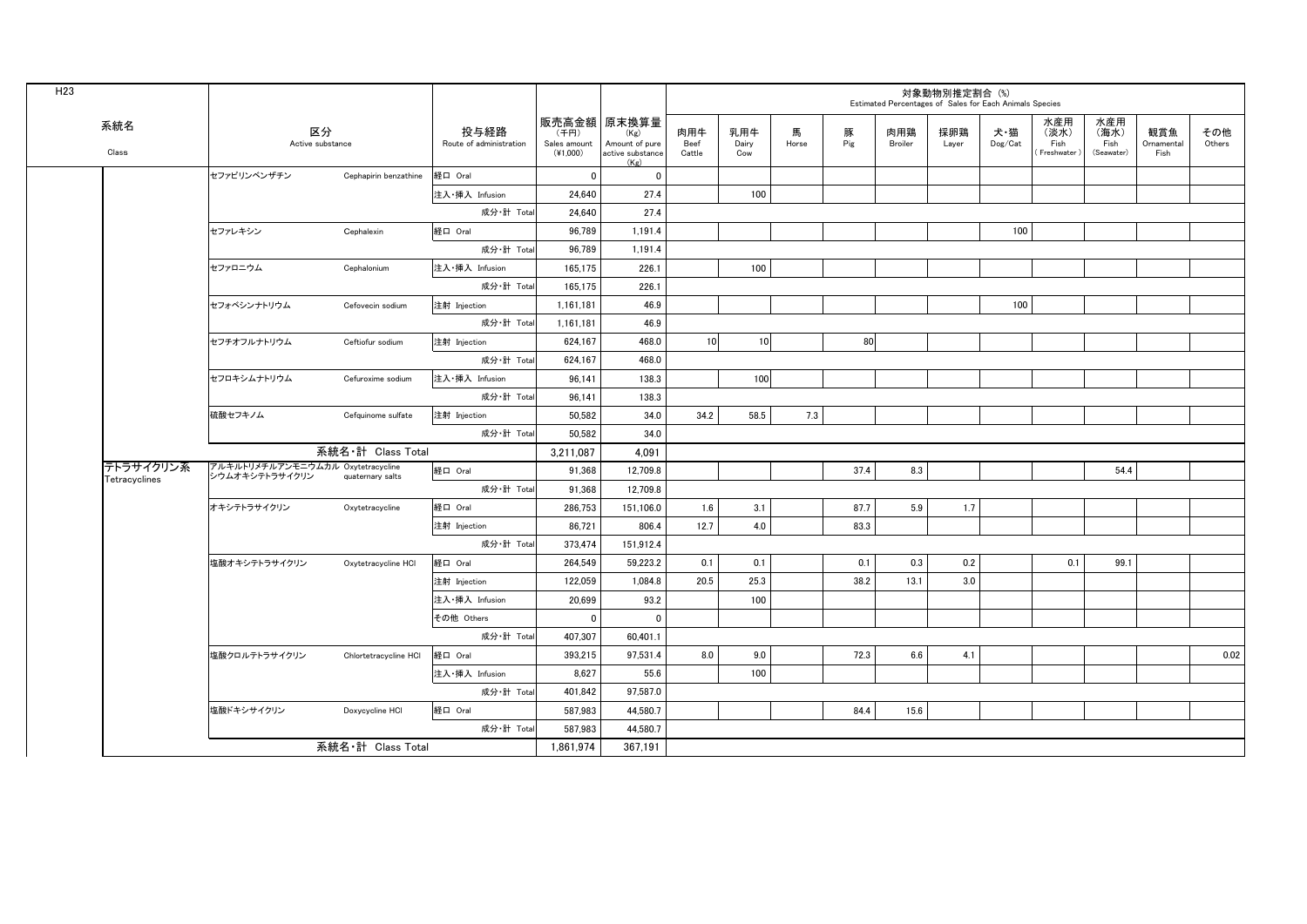| H <sub>23</sub> |                       |                        |                                 |                                 |                                  |                                                                   |                       |                     |            |          |                | 対象動物別推定割合 (%)<br>Estimated Percentages of Sales for Each Animals Species |                |                                   |                                   |                           |               |
|-----------------|-----------------------|------------------------|---------------------------------|---------------------------------|----------------------------------|-------------------------------------------------------------------|-----------------------|---------------------|------------|----------|----------------|--------------------------------------------------------------------------|----------------|-----------------------------------|-----------------------------------|---------------------------|---------------|
|                 | 系統名<br>Class          | 区分<br>Active substance |                                 | 投与経路<br>Route of administration | (千円)<br>Sales amount<br>(41,000) | 販売高金額 原末換算量<br>(Kg)<br>Amount of pure<br>active substance<br>(Kg) | 肉用牛<br>Beef<br>Cattle | 乳用牛<br>Dairy<br>Cow | 馬<br>Horse | 豚<br>Pig | 肉用鶏<br>Broiler | 採卵鶏<br>Layer                                                             | 犬・猫<br>Dog/Cat | 水産用<br>(淡水)<br>Fish<br>Freshwater | 水産用<br>(海水)<br>Fish<br>(Seawater) | 観賞魚<br>Ornamental<br>Fish | その他<br>Others |
|                 | ペニシリン系<br>Penicillins | アスポキシシリン               | Aspoxicillin                    | 注射 Injection                    | 21,373                           | 59.0                                                              |                       | 60                  |            | 40       |                |                                                                          |                |                                   |                                   |                           |               |
|                 |                       |                        |                                 | 成分·計 Total                      | 21.373                           | 59.0                                                              |                       |                     |            |          |                |                                                                          |                |                                   |                                   |                           |               |
|                 |                       | アモキシシリン                | Amoxicillin                     | 経口 Oral                         | 353,096                          | 42,865.0                                                          | 9.7                   | 9.2                 |            | 42.8     | 21.1           | 15.5                                                                     | 1.8            |                                   |                                   |                           |               |
|                 |                       |                        |                                 | 注射 Injection                    | 134,070                          | 1,005.6                                                           | 25.0                  |                     |            | 75.0     |                |                                                                          |                |                                   |                                   |                           |               |
|                 |                       |                        |                                 | 成分·計 Total                      | 487,166                          | 43,870.6                                                          |                       |                     |            |          |                |                                                                          |                |                                   |                                   |                           |               |
|                 |                       | アンピシリン                 | Ampicillin                      | 経口 Oral                         | 335,387                          | 23,456.2                                                          | 1.2                   | 1.1                 |            | 11.5     | 7.5            | 10.8                                                                     |                |                                   | 68.0                              |                           |               |
|                 |                       |                        |                                 | 注射 Injection                    | 589,861                          | 7,269.1                                                           | 9.1                   | 16.7                | 0.0        | 74.2     |                |                                                                          |                |                                   |                                   |                           |               |
|                 |                       |                        |                                 | 注入·挿入 Infusion                  | 5,762                            | 0.1                                                               | 60                    | 40                  |            |          |                |                                                                          |                |                                   |                                   |                           |               |
|                 |                       |                        |                                 | 成分·計 Total                      | 931,010                          | 30,725.3                                                          |                       |                     |            |          |                |                                                                          |                |                                   |                                   |                           |               |
|                 |                       | アンピシリンナトリウム            | Ampicillin sodium               | 注射 Injection                    | 274,552                          | 1,127.2                                                           | 32.7                  | 47.5                |            | 18.1     |                |                                                                          | 1.7            |                                   |                                   |                           |               |
|                 |                       |                        |                                 | 成分·計 Total                      | 274,552                          | 1,127.2                                                           |                       |                     |            |          |                |                                                                          |                |                                   |                                   |                           |               |
|                 |                       | クロキサシリンナトリウム           | Cloxacillin sodium              | 注射 Injection                    | 76,100                           | 130.6                                                             | 40                    | 60                  |            |          |                |                                                                          |                |                                   |                                   |                           |               |
|                 |                       |                        |                                 | 注入·挿入 Infusion                  | $\overline{\mathbf{0}}$          | $\overline{\mathbf{0}}$                                           |                       |                     |            |          |                |                                                                          |                |                                   |                                   |                           |               |
|                 |                       |                        |                                 | 成分·計 Total                      | 76,100                           | 130.6                                                             |                       |                     |            |          |                |                                                                          |                |                                   |                                   |                           |               |
|                 |                       | クロキサシリンベンザチン           | Cloxacillin benzathine          | 注入·挿入 Infusion                  | $\overline{\mathbf{0}}$          | $\mathbf 0$                                                       |                       |                     |            |          |                |                                                                          |                |                                   |                                   |                           |               |
|                 |                       |                        |                                 | 成分·計 Total                      | $\pmb{0}$                        | $\pmb{0}$                                                         |                       |                     |            |          |                |                                                                          |                |                                   |                                   |                           |               |
|                 |                       | ジクロキサシリンナトリウム          | Dicloxacillin sodium            | 注入·挿入 Infusion                  | 35,462                           | 71.8                                                              |                       | 100                 |            |          |                |                                                                          |                |                                   |                                   |                           |               |
|                 |                       |                        |                                 | 成分·計 Total                      | 35,462                           | 71.8                                                              |                       |                     |            |          |                |                                                                          |                |                                   |                                   |                           |               |
|                 |                       | トビシリン                  | Tobicillin                      | 経口 Oral                         | $\mathbf 0$                      | $\mathbf 0$                                                       |                       |                     |            |          |                |                                                                          |                |                                   |                                   |                           |               |
|                 |                       |                        |                                 | 成分·計 Total                      | $\mathbf{0}$                     | $\mathbf 0$                                                       |                       |                     |            |          |                |                                                                          |                |                                   |                                   |                           |               |
|                 |                       | ナフシリンナトリウムモノハイドレート     | Nafcillin sodium<br>monohydrate | 注入·挿入 Infusion                  | 13.157                           | 27.4                                                              |                       | 100                 |            |          |                |                                                                          |                |                                   |                                   |                           |               |
|                 |                       |                        |                                 | 成分·計 Total                      | 13,157                           | 27.4                                                              |                       |                     |            |          |                |                                                                          |                |                                   |                                   |                           |               |
|                 |                       | ベンジルペニシリンカリウム          | Benzylpenicillin<br>potassium   | 経口 Oral                         | $\overline{\mathbf{0}}$          | $\mathbf 0$                                                       |                       |                     |            |          |                |                                                                          |                |                                   |                                   |                           |               |
|                 |                       |                        |                                 | 注射 Injection                    | 20,560                           | 80.3                                                              | 50                    | 50                  |            |          |                |                                                                          |                |                                   |                                   |                           |               |
|                 |                       |                        |                                 | 成分·計 Total                      | 20,560                           | 80.3                                                              |                       |                     |            |          |                |                                                                          |                |                                   |                                   |                           |               |
|                 |                       | ベンジルペニシリンプロカイン         | Benzylpenicillin<br>procaine    | 経口 Oral                         | 176,000                          | 4,532.4                                                           |                       |                     |            | 63.5     | 19.2           | 17.3                                                                     |                |                                   |                                   |                           |               |
|                 |                       |                        |                                 | 注射 Injection                    | 450,426                          | 14,636.3                                                          | 14.8                  | 20.1                | 7.3        | 50.6     |                |                                                                          | 7.1            |                                   |                                   |                           |               |
|                 |                       |                        |                                 | 注入·挿入 Infusion                  | 247,701                          | 495.4                                                             | 3.5                   | 93.1                | 0.6        | 2.9      |                |                                                                          |                |                                   |                                   |                           |               |
|                 |                       |                        |                                 | 成分·計 Total                      | 874,127                          | 19,664.0                                                          |                       |                     |            |          |                |                                                                          |                |                                   |                                   |                           |               |
|                 |                       | ベンジルペニシリンベネタミン         | Benzylpenicillin<br>benethamine | 注射 Injection                    | $\mathbf 0$                      | $\mathbf 0$                                                       |                       |                     |            |          |                |                                                                          |                |                                   |                                   |                           |               |
|                 |                       |                        |                                 | 成分·計 Total                      | $\mathbf{0}$                     | $\mathbf{0}$                                                      |                       |                     |            |          |                |                                                                          |                |                                   |                                   |                           |               |
|                 |                       | メシリナム                  | Mecillinam                      | 注射 Injection                    | 33,209                           | 59                                                                | 30                    | 30                  |            | 40       |                |                                                                          |                |                                   |                                   |                           |               |
|                 |                       |                        |                                 | 成分·計 Total                      | 33,209                           | 59                                                                |                       |                     |            |          |                |                                                                          |                |                                   |                                   |                           |               |
|                 |                       |                        | 系統名·計 Class Total               |                                 | 2,766,716                        | 95.815                                                            |                       |                     |            |          |                |                                                                          |                |                                   |                                   |                           |               |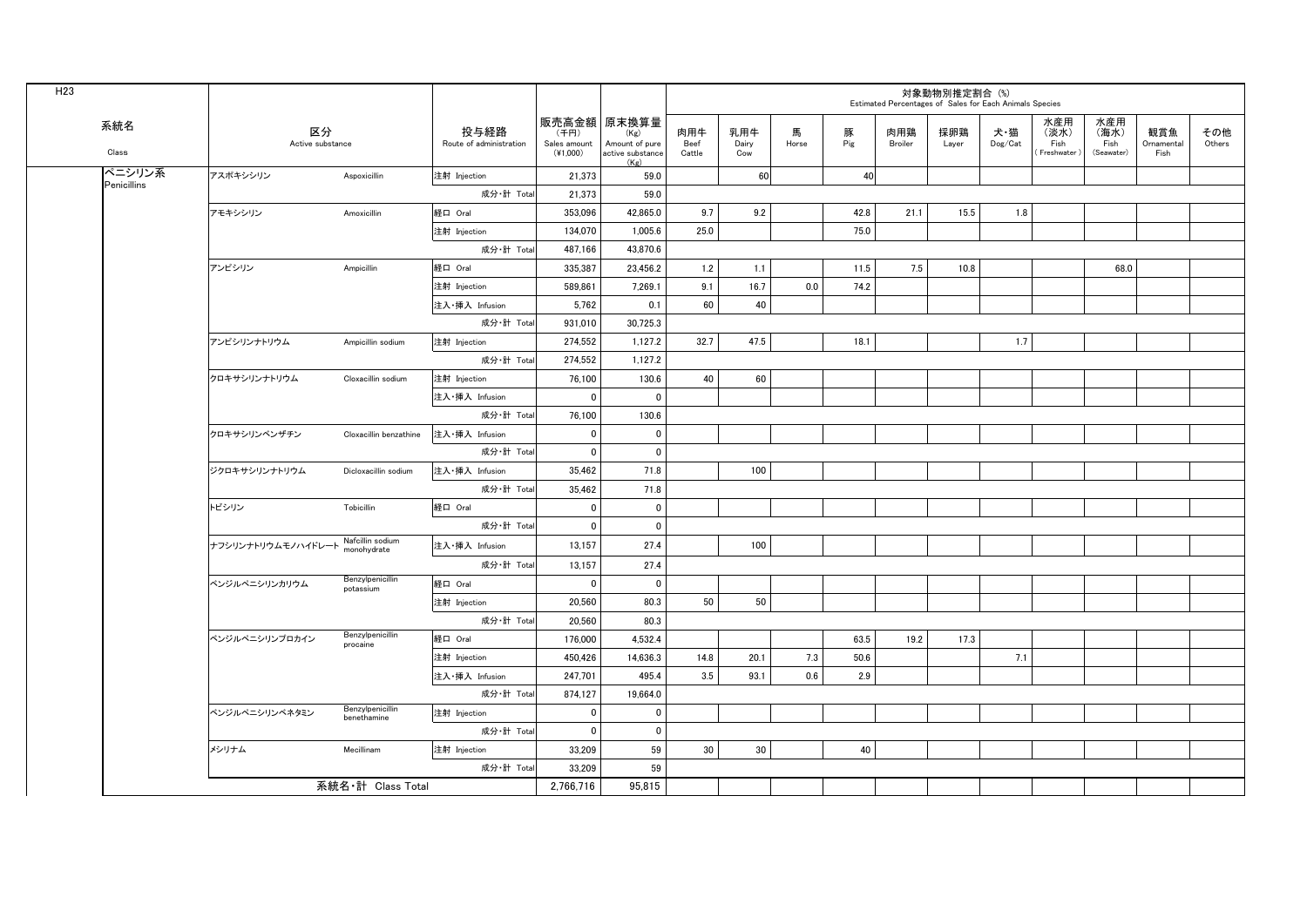| H <sub>23</sub> |                       |                                |                                                 |                                 |                                    |                                                                   |                       |                     |            |          |                | 対象動物別推定割合 (%)<br>Estimated Percentages of Sales for Each Animals Species |                                    |                                   |                                   |                           |               |
|-----------------|-----------------------|--------------------------------|-------------------------------------------------|---------------------------------|------------------------------------|-------------------------------------------------------------------|-----------------------|---------------------|------------|----------|----------------|--------------------------------------------------------------------------|------------------------------------|-----------------------------------|-----------------------------------|---------------------------|---------------|
|                 | 系統名<br>Class          | 区分<br>Active substance         |                                                 | 投与経路<br>Route of administration | (千円)<br>Sales amount<br>$(*1,000)$ | 販売高金額 原末換算量<br>(Kg)<br>Amount of pure<br>active substance<br>(Kg) | 肉用牛<br>Beef<br>Cattle | 乳用牛<br>Dairy<br>Cow | 馬<br>Horse | 豚<br>Pig | 肉用鶏<br>Broiler | 採卵鶏<br>Layer                                                             | 犬・猫<br>$\mathsf{Dog}/\mathsf{Cat}$ | 水産用<br>(淡水)<br>Fish<br>Freshwater | 水産用<br>(海水)<br>Fish<br>(Seawater) | 観賞魚<br>Ornamental<br>Fish | その他<br>Others |
|                 | ペプチド系                 | チオストレプトン                       | Thiostrepton                                    | 経皮 Cutaneous                    | 176,224                            | 7.5                                                               |                       |                     |            |          |                |                                                                          | 100                                |                                   |                                   |                           |               |
|                 | Peptides              |                                |                                                 | 成分·計 Total                      | 176,224                            | 7.5                                                               |                       |                     |            |          |                |                                                                          |                                    |                                   |                                   |                           |               |
|                 |                       | 硫酸コリスチン                        | Colistin sulfate                                | 経口 Oral                         | 123,002                            | 5,688.2                                                           |                       |                     |            | 100      |                |                                                                          |                                    |                                   |                                   |                           |               |
|                 |                       |                                |                                                 | 成分·計 Total                      | 123,002                            | 5,688.2                                                           |                       |                     |            |          |                |                                                                          |                                    |                                   |                                   |                           |               |
|                 |                       | 亜鉛バシトラシン                       | Bacitracin zinc salt                            | 経口 Oral                         | $\mathbf 0$                        | $\mathbf 0$                                                       |                       |                     |            |          |                |                                                                          |                                    |                                   |                                   |                           |               |
|                 |                       |                                |                                                 | 成分·計 Total                      | $\mathbf 0$                        | $\mathbf 0$                                                       |                       |                     |            |          |                |                                                                          |                                    |                                   |                                   |                           |               |
|                 |                       |                                | 系統名·計 Class Total                               |                                 | 299.226                            | 5.696                                                             |                       |                     |            |          |                |                                                                          |                                    |                                   |                                   |                           |               |
|                 | マクロライド系<br>Macrolides | エリスロマイシン                       | Erythromycin                                    | 経口 Oral                         | 234,742                            | 22,666.0                                                          |                       |                     |            |          |                |                                                                          |                                    |                                   | 100                               |                           |               |
|                 |                       |                                |                                                 | 注射 Injection                    | 4,269                              | 18.6                                                              | 5                     | 5                   |            | 90       |                |                                                                          |                                    |                                   |                                   |                           |               |
|                 |                       |                                |                                                 | 注入·挿入 Infusion                  | 24,575                             | 40.1                                                              |                       | 100                 |            |          |                |                                                                          |                                    |                                   |                                   |                           |               |
|                 |                       | チオシアン酸エリスロマイシン                 |                                                 | 成分·計 Total                      | 263,586                            | 22,724.7                                                          |                       |                     |            |          |                |                                                                          |                                    |                                   |                                   |                           |               |
|                 |                       |                                | Erythromycin<br>thiocyanate                     | 経口 Oral                         | $\mathbf 0$                        | 0                                                                 |                       |                     |            |          |                |                                                                          |                                    |                                   |                                   |                           |               |
|                 |                       |                                |                                                 | 成分·計 Total                      | $\mathbf 0$                        | $\mathbf 0$                                                       |                       |                     |            |          |                |                                                                          |                                    |                                   |                                   |                           |               |
|                 |                       | エンボン酸スピラマイシン                   | Spiramycin embonate                             | 経口 Oral                         | $\mathbf 0$                        | $\mathbf 0$                                                       |                       |                     |            |          |                |                                                                          |                                    |                                   |                                   |                           |               |
|                 |                       |                                |                                                 | 成分·計 Total                      | $\mathbf 0$                        | $\mathbf 0$                                                       |                       |                     |            |          |                |                                                                          |                                    |                                   |                                   |                           |               |
|                 |                       | ジョサマイシン                        | Josamycin                                       | 経口 Oral                         | $\mathbf 0$                        | $\mathbf 0$                                                       |                       |                     |            |          |                |                                                                          |                                    |                                   |                                   |                           |               |
|                 |                       |                                |                                                 | 成分·計 Total                      | $\mathbf 0$                        | $\mathbf 0$                                                       |                       |                     |            |          |                |                                                                          |                                    |                                   |                                   |                           |               |
|                 |                       | タイロシン                          | Tylosin                                         | 注射 Injection                    | 114,920                            | 1,038.6                                                           | 37.7                  | 39.6                |            | 22.7     |                |                                                                          |                                    |                                   |                                   |                           |               |
|                 |                       |                                |                                                 | 成分·計 Total                      | 114,920                            | 1,038.6                                                           |                       |                     |            |          |                |                                                                          |                                    |                                   |                                   |                           |               |
|                 |                       | リン酸タイロシン                       | Tylosin phosphate                               | 経口 Oral                         | 427,076                            | 30,395.2                                                          |                       |                     |            | 59.2     | 22.4           | 18.4                                                                     |                                    |                                   |                                   |                           |               |
|                 |                       |                                |                                                 | 成分·計 Total                      | 427,076                            | 30,395.2                                                          |                       |                     |            |          |                |                                                                          |                                    |                                   |                                   |                           |               |
|                 |                       | 酒石酸タイロシン                       | Tylosin tartrate                                | 経口 Oral                         | 57,538                             | 2,679.6                                                           |                       |                     |            | 29.3     | 47.2           | 23.5                                                                     |                                    |                                   |                                   |                           |               |
|                 |                       |                                |                                                 | 成分·計 Total                      | 57,538                             | 2,679.6                                                           |                       |                     |            |          |                |                                                                          |                                    |                                   |                                   |                           |               |
|                 |                       | 酒石酸チルバロシン<br>(酒石酸酢酸イソ吉草酸タイロシン) | Tylvalosin tartrate<br>(Acetylisovaleryltylosin | 経口 Oral                         | 293,967                            | 10,508.7                                                          |                       |                     |            | 68.8     | 31.2           |                                                                          |                                    |                                   |                                   |                           |               |
|                 |                       |                                | tartrate)                                       | 成分·計 Total                      | 293,967                            | 10,508.7                                                          |                       |                     |            |          |                |                                                                          |                                    |                                   |                                   |                           |               |
|                 |                       | チルミコシン                         | Tilmicosin                                      | 注射 Injection                    | 216,264                            | 413.4                                                             | 80                    | 20                  |            |          |                |                                                                          |                                    |                                   |                                   |                           |               |
|                 |                       |                                |                                                 | 成分·計 Total                      | 216,264                            | 413.4                                                             |                       |                     |            |          |                |                                                                          |                                    |                                   |                                   |                           |               |
|                 |                       | リン酸チルミコシン                      | Tilmicosin phosphate                            | 経口 Oral                         | 389,563                            | 8,366.9                                                           | 2.4                   | 2.4                 |            | 95.2     |                |                                                                          |                                    |                                   |                                   |                           |               |
|                 |                       |                                |                                                 | 成分·計 Total                      | 389,563                            | 8,366.9                                                           |                       |                     |            |          |                |                                                                          |                                    |                                   |                                   |                           |               |
|                 |                       | ミロサマイシン                        | Mirosamycin                                     | 経口 Oral                         | 29,135                             | 188.3                                                             |                       |                     |            | 28.3     | 9.7            | 59.4                                                                     |                                    |                                   |                                   |                           | 2.6           |
|                 |                       |                                |                                                 | 注射 Injection                    | 44,333                             | 44.7                                                              |                       |                     |            | 100      |                |                                                                          |                                    |                                   |                                   |                           |               |
|                 |                       |                                |                                                 | 成分·計 Total                      | 73.468                             | 233.0                                                             |                       |                     |            |          |                |                                                                          |                                    |                                   |                                   |                           |               |
|                 |                       |                                | 系統名·計 Class Total                               |                                 | 1,836,382                          | 76,360                                                            |                       |                     |            |          |                |                                                                          |                                    |                                   |                                   |                           |               |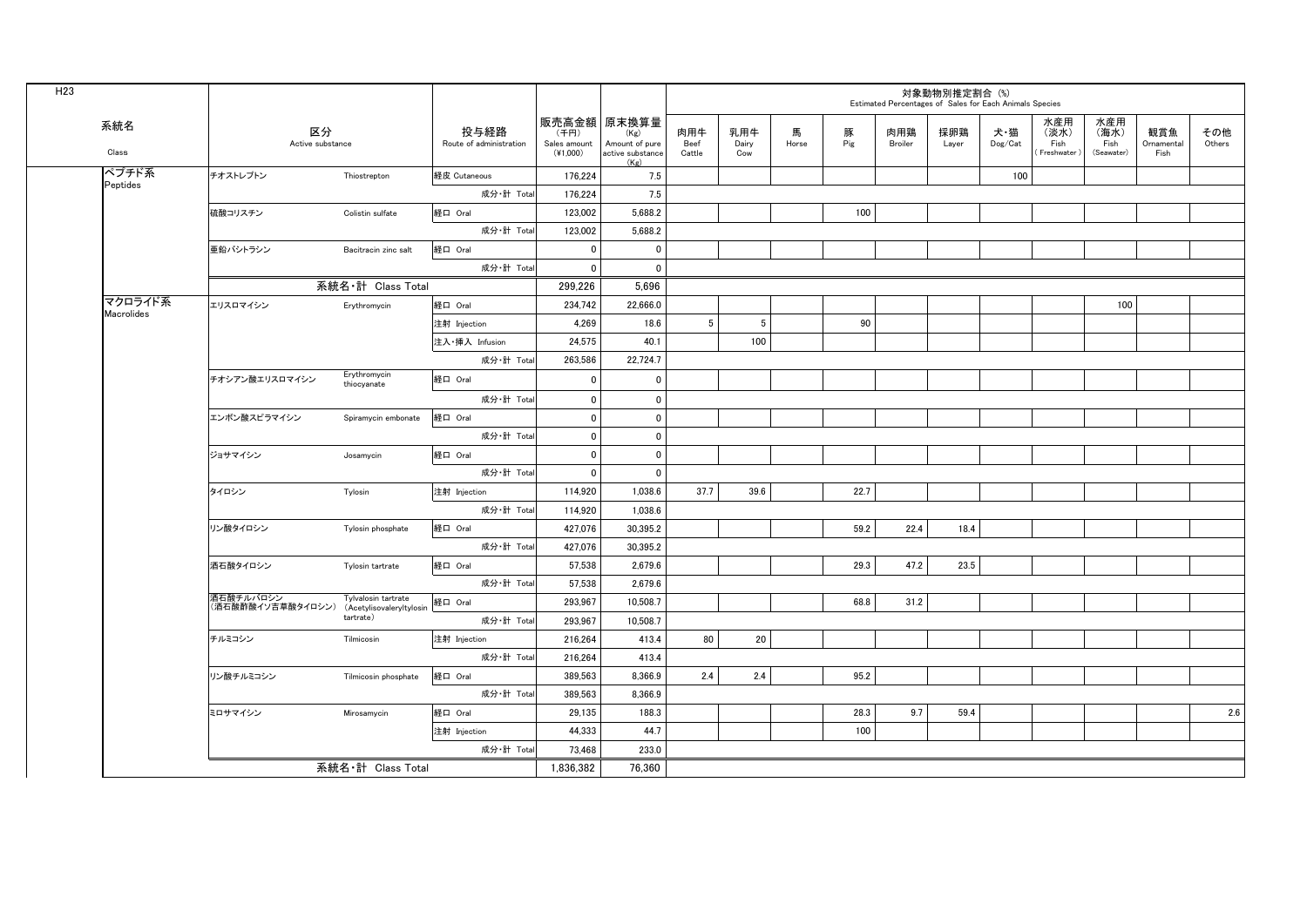| H <sub>23</sub>    |                                    |              |                        |                                 |                                  |                                                                   |                       |                     |            |          |                | 対象動物別推定割合 (%) | Estimated Percentages of Sales for Each Animals Species |                                     |                                   |                           |               |
|--------------------|------------------------------------|--------------|------------------------|---------------------------------|----------------------------------|-------------------------------------------------------------------|-----------------------|---------------------|------------|----------|----------------|---------------|---------------------------------------------------------|-------------------------------------|-----------------------------------|---------------------------|---------------|
|                    | 系統名<br>Class                       |              | 区分<br>Active substance | 投与経路<br>Route of administration | (千円)<br>Sales amount<br>(41,000) | 販売高金額 原末換算量<br>(Kg)<br>Amount of pure<br>active substance<br>(Kg) | 肉用牛<br>Beef<br>Cattle | 乳用牛<br>Dairy<br>Cow | 馬<br>Horse | 豚<br>Pig | 肉用鶏<br>Broiler | 採卵鶏<br>Layer  | 犬・猫<br>$\mathsf{Dog}/\mathsf{Cat}$                      | 水産用<br>(淡水)<br>Fish<br>(Freshwater) | 水産用<br>(海水)<br>Fish<br>(Seawater) | 観賞魚<br>Ornamental<br>Fish | その他<br>Others |
|                    | リンコマイシン系<br>Lincosaminids          | 塩酸クリンダマイシン   | Clindarnycin HCI       | 経口 Oral                         | 23,439                           | 43.8                                                              |                       |                     |            |          |                |               | 100                                                     |                                     |                                   |                           |               |
|                    |                                    |              |                        | 成分·計 Total                      | 23,439                           | 43.8                                                              |                       |                     |            |          |                |               |                                                         |                                     |                                   |                           |               |
|                    |                                    | 塩酸リンコマイシン    | Lincomycin HCI         | 経口 Oral                         | 380.355                          | 38,309.4                                                          |                       |                     |            | 84.9     | 5.2            |               |                                                         |                                     | 9.9                               |                           |               |
|                    |                                    |              |                        | 注射 Injection                    | 133,660                          | 314.0                                                             |                       |                     |            | 98.8     |                |               | 1.2                                                     |                                     |                                   |                           |               |
|                    |                                    |              |                        | 成分·計 Total                      | 514,015                          | 38,623.4                                                          |                       |                     |            |          |                |               |                                                         |                                     |                                   |                           |               |
|                    |                                    |              | 系統名·計 Class Total      |                                 | 537,454                          | 38,667                                                            |                       |                     |            |          |                |               |                                                         |                                     |                                   |                           |               |
|                    | 抗真菌性抗生物質<br>Antifungal antibiotics | ナイスタチン       | Nystatin               | 経皮 Cutaneous                    | 176,224                          | 81.5                                                              |                       |                     |            |          |                |               | 100                                                     |                                     |                                   |                           |               |
|                    |                                    |              |                        | 成分·計 Total                      | 176,224                          | 81.5                                                              |                       |                     |            |          |                |               |                                                         |                                     |                                   |                           |               |
|                    |                                    | ナナフロシン       | Nanafrocin             | 経皮 Cutaneous                    | 30,720                           | 2.0                                                               | 50                    | 50                  |            |          |                |               |                                                         |                                     |                                   |                           |               |
|                    |                                    |              |                        | 成分·計 Total                      | 30,720                           | 2.0                                                               |                       |                     |            |          |                |               |                                                         |                                     |                                   |                           |               |
|                    | ピマリシン                              |              | Pimaricin              | その他 Others                      | 10,248                           | 1.5                                                               |                       |                     |            |          |                |               | 100                                                     |                                     |                                   |                           |               |
|                    |                                    |              |                        | 成分·計 Total                      | 10,248                           | $1.5\,$                                                           |                       |                     |            |          |                |               |                                                         |                                     |                                   |                           |               |
|                    |                                    |              | 系統名·計 Class Total      |                                 | 217,192                          | 85                                                                |                       |                     |            |          |                |               |                                                         |                                     |                                   |                           |               |
|                    | その他の抗生物質<br>Other antibacterials   | クロラムフェニコール   | Chloramphenicol        | 注射 Injection                    | $\mathbf 0$                      | $\mathbf 0$                                                       |                       |                     |            |          |                |               |                                                         |                                     |                                   |                           |               |
|                    |                                    |              |                        | 成分·計 Total                      | $\mathbf 0$                      | $\overline{\mathbf{0}}$                                           |                       |                     |            |          |                |               |                                                         |                                     |                                   |                           |               |
|                    |                                    | チアムリン        | Tiamulin               | 経口 Oral                         | 11,907                           | 47.5                                                              |                       |                     |            | 100      |                |               |                                                         |                                     |                                   |                           |               |
|                    |                                    | 成分·計 Total   |                        |                                 | 11,907                           | 47.5                                                              |                       |                     |            |          |                |               |                                                         |                                     |                                   |                           |               |
|                    |                                    | フマル酸チアムリン    | Tiamulin fumarate      | 経口 Oral                         | 416,118                          | 18,676.5                                                          |                       |                     |            | 100      |                |               |                                                         |                                     |                                   |                           |               |
|                    |                                    |              |                        | 注射 Injection                    | 4,286                            | 22.6                                                              |                       |                     |            | 100      |                |               |                                                         |                                     |                                   |                           |               |
|                    |                                    |              |                        | 成分·計 Total                      | 420,404                          | 18,699.1                                                          |                       |                     |            |          |                |               |                                                         |                                     |                                   |                           |               |
|                    |                                    | 塩酸バルネムリン     | Valnemuline HCI        | 経口 Oral                         | 92.281                           | 814.1                                                             |                       |                     |            | 100      |                |               |                                                         |                                     |                                   |                           |               |
|                    |                                    |              |                        | 成分·計 Total                      | 92,281                           | 814.1                                                             |                       |                     |            |          |                |               |                                                         |                                     |                                   |                           |               |
|                    |                                    | ビコザマイシン      | Bicozamycin            | 経口 Oral                         | 8,861                            | 116.1                                                             | 25                    | 25                  |            | 50       |                |               |                                                         |                                     |                                   |                           |               |
|                    |                                    |              |                        | 成分·計 Total                      | 8,861                            | 116.1                                                             |                       |                     |            |          |                |               |                                                         |                                     |                                   |                           |               |
|                    |                                    | 安息香酸ビコザマイシン  | Bicozamycin benzoate   | 経口 Oral                         | $\mathbf 0$                      | $\mathbf 0$                                                       |                       |                     |            |          |                |               |                                                         |                                     |                                   |                           |               |
|                    |                                    |              |                        | 成分·計 Total                      | $\mathbf 0$                      | $\overline{\mathbf{0}}$                                           |                       |                     |            |          |                |               |                                                         |                                     |                                   |                           |               |
|                    |                                    | ホスホマイシンカルシウム | Fosfomycin potassium   | 経口 Oral                         | $\mathbf 0$                      | $\mathbf 0$                                                       |                       |                     |            |          |                |               |                                                         |                                     |                                   |                           |               |
|                    |                                    |              |                        | 成分·計 Total                      | $\mathbf 0$                      | $\pmb{0}$                                                         |                       |                     |            |          |                |               |                                                         |                                     |                                   |                           |               |
|                    |                                    | ホスホマイシンナトリウム | Fosforycin sodium      | 注射 Injection                    | 15,230                           | 45.0                                                              | 70                    | 30                  |            |          |                |               |                                                         |                                     |                                   |                           |               |
|                    |                                    |              |                        | 成分·計 Total                      | 15,230                           | 45.0                                                              |                       |                     |            |          |                |               |                                                         |                                     |                                   |                           |               |
|                    |                                    |              | 系統名·計 Class Total      |                                 | 548,683                          | 19,722                                                            |                       |                     |            |          |                |               |                                                         |                                     |                                   |                           |               |
| 合成抗菌剤<br>Synthetic | キノロン系<br>Quinolones                | オキソリン酸       | Oxolinic acid          | 経口 Oral                         | 79,837                           | 1,225.1                                                           | 1.0                   | 0.3                 |            | 0.7      | 9.1            |               |                                                         | 10.0                                | 74.2                              | 4.6                       |               |
| antibacterials     |                                    |              |                        | 経皮 Cutaneous                    | $\mathbf 0$                      | $\mathbf 0$                                                       |                       |                     |            |          |                |               |                                                         |                                     |                                   |                           |               |
|                    |                                    |              |                        | 成分·計 Total                      | 79,837                           | 1,225.1                                                           |                       |                     |            |          |                |               |                                                         |                                     |                                   |                           |               |
|                    |                                    |              | 系統名·計 Class Total      |                                 | 79,837.0                         | 1,225.1                                                           |                       |                     |            |          |                |               |                                                         |                                     |                                   |                           |               |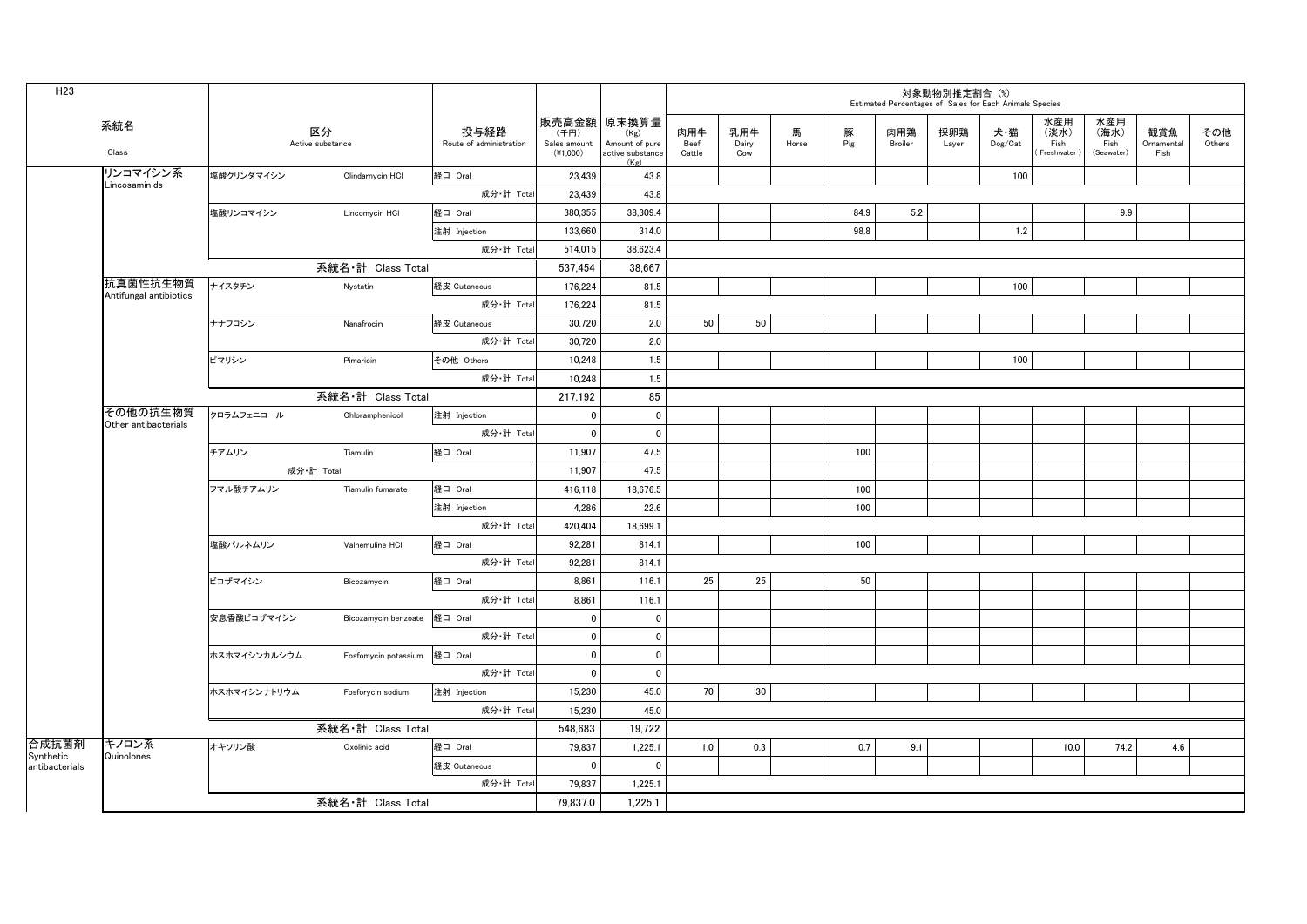| H <sub>23</sub> |                       |                        |                                           |                                 |                                    |                                                                   |                       |                     |            |          |                | 対象動物別推定割合 (%) | Estimated Percentages of Sales for Each Animals Species |                                   |                                   |                           |               |
|-----------------|-----------------------|------------------------|-------------------------------------------|---------------------------------|------------------------------------|-------------------------------------------------------------------|-----------------------|---------------------|------------|----------|----------------|---------------|---------------------------------------------------------|-----------------------------------|-----------------------------------|---------------------------|---------------|
|                 | 系統名<br>Class          | 区分<br>Active substance |                                           | 投与経路<br>Route of administration | (千円)<br>Sales amount<br>$(*1,000)$ | 販売高金額 原末換算量<br>(Kg)<br>Amount of pure<br>active substance<br>(Kg) | 肉用牛<br>Beef<br>Cattle | 乳用牛<br>Dairy<br>Cow | 馬<br>Horse | 豚<br>Pig | 肉用鶏<br>Broiler | 採卵鶏<br>Layer  | 犬・猫<br>$\mathsf{Dog}/\mathsf{Cat}$                      | 水産用<br>(淡水)<br>Fish<br>Freshwater | 水産用<br>(海水)<br>Fish<br>(Seawater) | 観賞魚<br>Ornamental<br>Fish | その他<br>Others |
|                 | サルファ剤<br>Sulfonamides | スルファキノキサリン             | Sulfaquinoxalin                           | 経口 Oral                         | 8,223                              | 165.0                                                             |                       |                     |            |          | 100            |               |                                                         |                                   |                                   |                           |               |
|                 |                       |                        |                                           | 成分·計 Total                      | 8,223                              | 165.0                                                             |                       |                     |            |          |                |               |                                                         |                                   |                                   |                           |               |
|                 |                       | スルファクロルピリダジンナトリウム      | Sulfachlorpyridazine<br>sodium            | 経口 Oral                         | $\overline{\mathbf{0}}$            | $\overline{\mathbf{0}}$                                           |                       |                     |            |          |                |               |                                                         |                                   |                                   |                           |               |
|                 |                       |                        |                                           | 成分·計 Total                      | $\overline{\mathbf{0}}$            | $\overline{\mathbf{0}}$                                           |                       |                     |            |          |                |               |                                                         |                                   |                                   |                           |               |
|                 |                       | スルファジアジン               | Sulfadiazine                              | 経口 Oral                         | 11,312                             | 65.1                                                              |                       |                     |            |          |                |               | 100                                                     |                                   |                                   |                           |               |
|                 |                       |                        |                                           | 注射 Injection                    | 16,023                             | 50.8                                                              |                       |                     |            |          |                |               | 100                                                     |                                   |                                   |                           |               |
|                 |                       |                        |                                           | 成分·計 Total                      | 27,335                             | 115.9                                                             |                       |                     |            |          |                |               |                                                         |                                   |                                   |                           |               |
|                 |                       | スルファジミジン(スルファメサジン)     | Sulfadimidine(Sulfameth 経口 Oral<br>azine) |                                 | 17,004                             | 1,704.8                                                           |                       |                     |            | 100      |                |               |                                                         |                                   |                                   |                           |               |
|                 |                       |                        |                                           | 成分·計 Total                      | 17,004                             | 1,704.8                                                           |                       |                     |            |          |                |               |                                                         |                                   |                                   |                           |               |
|                 |                       | スルファジメトキシン             | Sulfadimethoxine                          | 経口 Oral                         | 5,421                              | 480.9                                                             |                       |                     |            | 95.7     | 4.2            |               |                                                         |                                   |                                   |                           | 0.01          |
|                 |                       |                        |                                           | 注射 Injection                    | 19,231                             | 1,089.5                                                           | 25.8                  | 44.8                | 6.9        | 22.5     |                |               |                                                         |                                   |                                   |                           |               |
|                 |                       |                        |                                           | 成分·計 Total                      | 24,652                             | 1,570.4                                                           |                       |                     |            |          |                |               |                                                         |                                   |                                   |                           |               |
|                 |                       | スルファジメトキシンナトリウム        |                                           |                                 | 18,713                             | 1,707.0                                                           | 0.3                   | 1.3                 |            | 15.1     | 68.3           | 13.4          |                                                         |                                   |                                   | 1.5                       |               |
|                 |                       |                        |                                           | 成分·計 Total                      | 18,713                             | 1,707.0                                                           |                       |                     |            |          |                |               |                                                         |                                   |                                   |                           |               |
|                 |                       | スルファドキシン               | Sulfadoxine                               | 注射 Injection                    | 44.597                             | 401.3                                                             |                       |                     |            | 100      |                |               |                                                         |                                   |                                   |                           |               |
|                 |                       |                        |                                           | 成分·計 Total                      | 44,597                             | 401.3                                                             |                       |                     |            |          |                |               |                                                         |                                   |                                   |                           |               |
|                 |                       | スルファメトキサゾール            | Sulfamethoxazole                          | 経口 Oral                         | 380,576                            | 59,586.9                                                          |                       |                     |            | 89.1     | 4.3            | 6.6           |                                                         |                                   |                                   |                           |               |
|                 |                       |                        |                                           | 成分·計 Total                      | 380,576                            | 59,586.9                                                          |                       |                     |            |          |                |               |                                                         |                                   |                                   |                           |               |
|                 |                       | スルファメラジンナトリウム          | Sulfamerazine sodium                      | 経口 Oral                         | 19,612                             | 376.2                                                             |                       |                     |            |          |                |               |                                                         |                                   |                                   | 100                       |               |
|                 |                       |                        |                                           | 成分·計 Total                      | 19,612                             | 376.2                                                             |                       |                     |            |          |                |               |                                                         |                                   |                                   |                           |               |
|                 |                       | スルファモイルダプソン            | SulfamoyIdapsone                          | 経口 Oral                         | $\mathbf 0$                        | $\mathbf 0$                                                       |                       |                     |            |          |                |               |                                                         |                                   |                                   |                           |               |
|                 |                       |                        |                                           | 注射 Injection                    | $\overline{\mathbf{0}}$            | $\overline{\mathbf{0}}$                                           |                       |                     |            |          |                |               |                                                         |                                   |                                   |                           |               |
|                 |                       |                        |                                           | 成分·計 Total                      | $\mathbf 0$                        | $\mathbf 0$                                                       |                       |                     |            |          |                |               |                                                         |                                   |                                   |                           |               |
|                 |                       | スルファモノメトキシン            | Sulfamonomethoxin                         | 経口 Oral                         | 271,490                            | 12,572.5                                                          | 19.2                  | 18.0                | 1.5        | 40.1     | 6.6            | 2.5           | 0.6                                                     | 9.3                               | 2.1                               |                           |               |
|                 |                       |                        |                                           | 注射 Injection                    | 10,867                             | 585.8                                                             | 20                    | 40                  | 10         | 30       |                |               |                                                         |                                   |                                   |                           |               |
|                 |                       |                        |                                           | 成分·計 Total                      | 282,357                            | 13,158.3                                                          |                       |                     |            |          |                |               |                                                         |                                   |                                   |                           |               |
|                 |                       | スルファモノメトキシンナトリウム       | Sulfarnomethoxine<br>sodium               | 経口 Oral                         | 89,970                             | 17,445.0                                                          | 16.6                  | 16.6                | 1.4        | 27.5     |                |               | 10.1                                                    | 22.1                              | 5.5                               |                           |               |
|                 |                       |                        |                                           | 成分·計 Total                      | 89,970                             | 17,445.0                                                          |                       |                     |            |          |                |               |                                                         |                                   |                                   |                           |               |
|                 |                       | スルフィソゾールナトリウム          | Sulfisozole Sodium                        | 経口 Oral                         | 90,376                             | 9,580.0                                                           |                       |                     |            |          |                |               |                                                         | 80                                | 20                                |                           |               |
|                 |                       |                        |                                           | 成分·計 Total                      | 90,376                             | 9,580.0                                                           |                       |                     |            |          |                |               |                                                         |                                   |                                   |                           |               |
|                 |                       | ホモスルファミン               | Homosulfamine                             | 注射 Injection                    | $\overline{\mathbf{0}}$            | $\mathbf 0$                                                       |                       |                     |            |          |                |               |                                                         |                                   |                                   |                           |               |
|                 |                       |                        |                                           | 成分·計 Total                      | $\mathbf{0}$                       | $\mathbf{0}$                                                      |                       |                     |            |          |                |               |                                                         |                                   |                                   |                           |               |
|                 |                       |                        | 系統名·計 Class Total                         |                                 | 1.003.415                          | 105.811                                                           |                       |                     |            |          |                |               |                                                         |                                   |                                   |                           |               |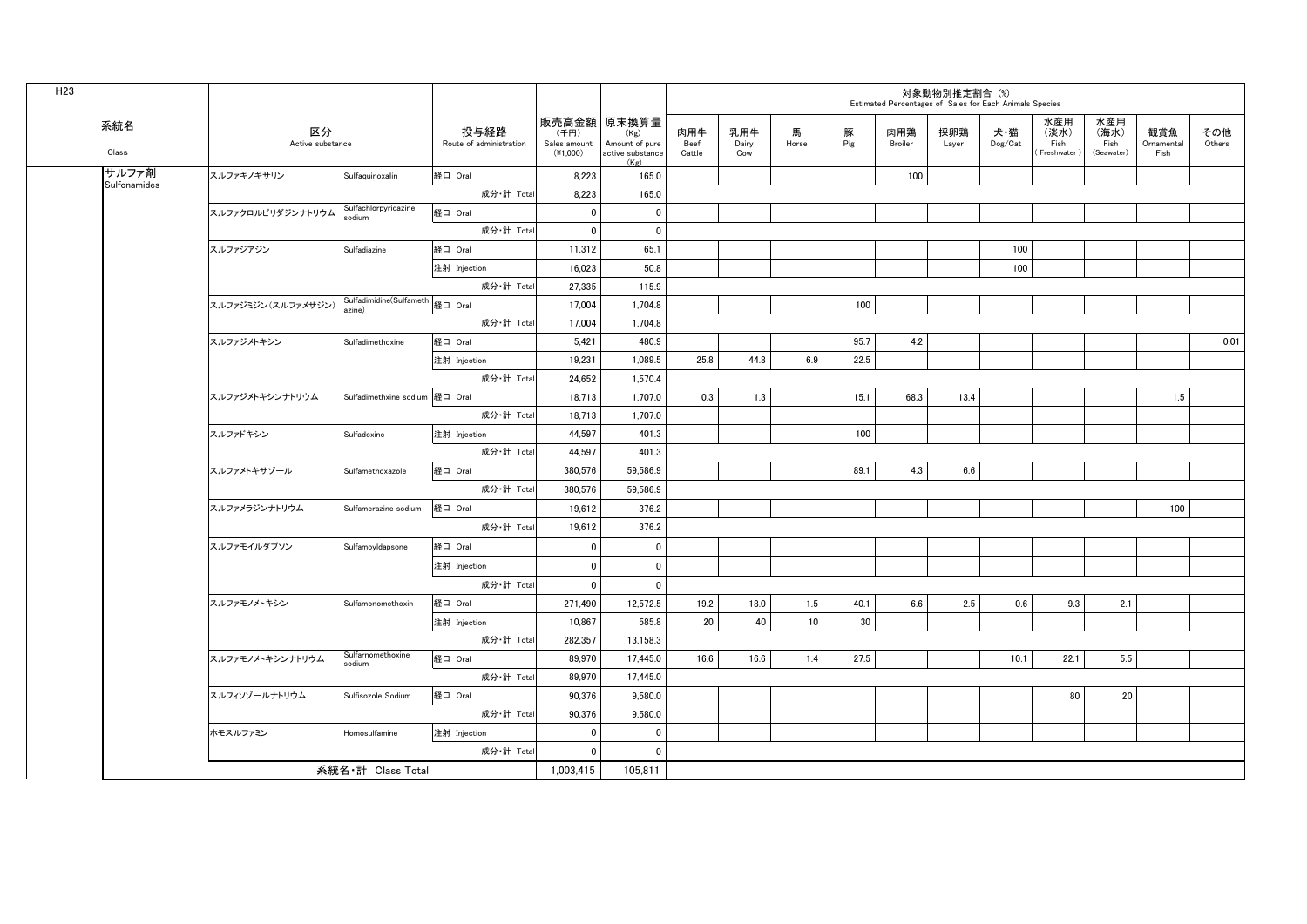| H <sub>23</sub> |                                           |               |                               |                                 |                                  |                                                                   |                       |                     |             |          | Estimated Percentages of Sales for Each Animals Species | 対象動物別推定割合 (%) |                |                                    |                                   |                           |               |
|-----------------|-------------------------------------------|---------------|-------------------------------|---------------------------------|----------------------------------|-------------------------------------------------------------------|-----------------------|---------------------|-------------|----------|---------------------------------------------------------|---------------|----------------|------------------------------------|-----------------------------------|---------------------------|---------------|
|                 | 系統名<br>Class                              |               | 区分<br>Active substance        | 投与経路<br>Route of administration | (千円)<br>Sales amount<br>(41,000) | 販売高金額 原末換算量<br>(Kg)<br>Amount of pure<br>active substance<br>(Kg) | 肉用牛<br>Beef<br>Cattle | 乳用牛<br>Dairy<br>Cow | 馬<br>Horse  | 豚<br>Pig | 肉用鶏<br>Broiler                                          | 採卵鶏<br>Layer  | 犬・猫<br>Dog/Cat | 水産用<br>(淡水)<br>Fish<br>(Freshwater | 水産用<br>(海水)<br>Fish<br>(Seawater) | 観賞魚<br>Ornamental<br>Fish | その他<br>Others |
|                 | チアンフェニコール系 チアンフェニコール<br>Thiamphenicol and |               | Thiamphenicol                 | 経口 Oral                         | 147,335                          | 12,508.3                                                          |                       |                     |             | 85.6     | 5.4                                                     |               |                |                                    | 9.0                               |                           |               |
|                 | derivateives                              |               |                               | 注射 Injection                    | 18.242                           | 188.0                                                             | 10                    | 20                  |             | 70       |                                                         |               |                |                                    |                                   |                           |               |
|                 |                                           |               |                               | 成分·計 Total                      | 165,577                          | 12,696.3                                                          |                       |                     |             |          |                                                         |               |                |                                    |                                   |                           |               |
|                 |                                           | フロルフェニコール     | Florfenicol                   | 経口 Oral                         | 564,586                          | 5,744.7                                                           |                       |                     |             | 76.0     |                                                         |               |                |                                    | 19.7                              |                           | 4.3           |
|                 |                                           |               |                               | 注射 Injection                    | 515.091                          | 2.899.6                                                           | 54.5                  | 17.9                |             | 27.6     |                                                         |               |                |                                    |                                   |                           |               |
|                 |                                           |               |                               | 成分·計 Total                      | 1,079,677                        | 8,644.4                                                           |                       |                     |             |          |                                                         |               |                |                                    |                                   |                           |               |
|                 |                                           |               | 系統名·計 Class Total             |                                 | 1,245,254                        | 21,341                                                            |                       |                     |             |          |                                                         |               |                |                                    |                                   |                           |               |
|                 | フラン系<br>Furan and derivatives             | ニトロフラゾン       | Nitrofurazone                 | 経口 Oral                         | 20,037                           | 382.7                                                             |                       |                     |             |          |                                                         |               |                |                                    |                                   | 100                       |               |
|                 |                                           |               |                               | 成分·計 Total                      | 20.037                           | 382.7                                                             |                       |                     |             |          |                                                         |               |                |                                    |                                   |                           |               |
|                 |                                           | ニフルスチレン酸ナトリウム | Nifurstyrenic acid<br>sodium  | 経口 Oral                         | 195,024                          | 2,952.8                                                           |                       |                     |             |          |                                                         |               |                |                                    | 94.6                              | 5.4                       |               |
|                 |                                           |               |                               | 成分·計 Total                      | 195,024                          | 2,952.8                                                           |                       |                     |             |          |                                                         |               |                |                                    |                                   |                           |               |
|                 |                                           |               | 系統名·計 Class Total             |                                 | 215,061                          | 3,335                                                             |                       |                     |             |          |                                                         |               |                |                                    |                                   |                           |               |
|                 | フルオロキノロン系<br>Fluoroquinolones             | エンロフロキサシン     | Enrofloxacin                  | 経口 Oral                         | 969,945                          | 1.747.2                                                           | 1.0                   | 0.4                 |             |          | 72.8                                                    |               | 25.8           |                                    |                                   |                           |               |
|                 |                                           |               |                               | 注射 Injection                    | 648,768                          | 675.0                                                             | 25.1                  | 29.5                |             | 35.7     |                                                         |               | 9.7            |                                    |                                   |                           |               |
|                 |                                           |               |                               | 成分·計 Total                      | 1,618,713                        | 2,422.2                                                           |                       |                     |             |          |                                                         |               |                |                                    |                                   |                           |               |
|                 |                                           | オフロキサシン       | Ofloxacin                     | 経口 Oral                         | 290.580                          | 1.012.5                                                           |                       |                     |             |          | 71.4                                                    | 17.9          | 10.7           |                                    |                                   |                           |               |
|                 |                                           |               |                               | 成分·計 Total                      | 290,580                          | 1,012.5                                                           |                       |                     |             |          |                                                         |               |                |                                    |                                   |                           |               |
|                 |                                           | オルビフロキサシン     | Orbifloxacin                  | 経口 Oral                         | 178,255                          | 49.5                                                              |                       |                     |             |          |                                                         |               | 100            |                                    |                                   |                           |               |
|                 |                                           |               |                               | 注射 Injection                    | 392,758                          | 718.3                                                             |                       | 27.3                |             | 63.8     |                                                         |               | 8.9            |                                    |                                   |                           |               |
|                 |                                           |               |                               | 経皮 Cutaneous                    | 307,191                          | 23.5                                                              |                       |                     |             |          |                                                         |               | 100            |                                    |                                   |                           |               |
|                 |                                           |               |                               | 成分·計 Total                      | 878,204                          | 791.3                                                             |                       |                     |             |          |                                                         |               |                |                                    |                                   |                           |               |
|                 |                                           | ノルフロキサシン      | Norfloxacin                   | 経口 Oral                         | 98,142                           | 2,760.9                                                           |                       |                     |             | 43.8     | 45.0                                                    | 11.2          |                |                                    |                                   |                           |               |
|                 |                                           |               |                               | 成分·計 Total                      | 98,142                           | 2,760.9                                                           |                       |                     |             |          |                                                         |               |                |                                    |                                   |                           |               |
|                 |                                           | マルボフロキサシン     | Marbofloxacin                 | 経口 Oral                         | 86,879                           | 47.7                                                              |                       |                     |             |          |                                                         |               | 100            |                                    |                                   |                           |               |
|                 |                                           |               |                               | 注射 Injection                    | 211,180                          | 114.8                                                             | 69.6                  |                     |             | 30.4     |                                                         |               |                |                                    |                                   |                           |               |
|                 |                                           |               |                               | 成分·計 Total                      | 298,059                          | 162.5                                                             |                       |                     |             |          |                                                         |               |                |                                    |                                   |                           |               |
|                 |                                           | メシル酸ダノフロキサシン  | Danofloxacin mesilate         | 注射 Injection                    | 108.542                          | 67.0                                                              | 15                    | 15                  | $\mathbf 0$ | 70       |                                                         |               |                |                                    |                                   |                           |               |
|                 |                                           |               |                               | 成分·計 Total                      | 108.542                          | 67.0                                                              |                       |                     |             |          |                                                         |               |                |                                    |                                   |                           |               |
|                 |                                           | 塩酸ロメフロキサシン    | Lomefloxacin<br>hydrochloride | その他 Others                      | 90,747                           | 4.4                                                               |                       |                     |             |          |                                                         |               | 100            |                                    |                                   |                           |               |
|                 |                                           |               |                               | 成分·計 Total                      | 90,747                           | 4.4                                                               |                       |                     |             |          |                                                         |               |                |                                    |                                   |                           |               |
|                 |                                           |               | 系統名·計 Class Total             |                                 | 3,382,987                        | 7,221                                                             |                       |                     |             |          |                                                         |               |                |                                    |                                   |                           |               |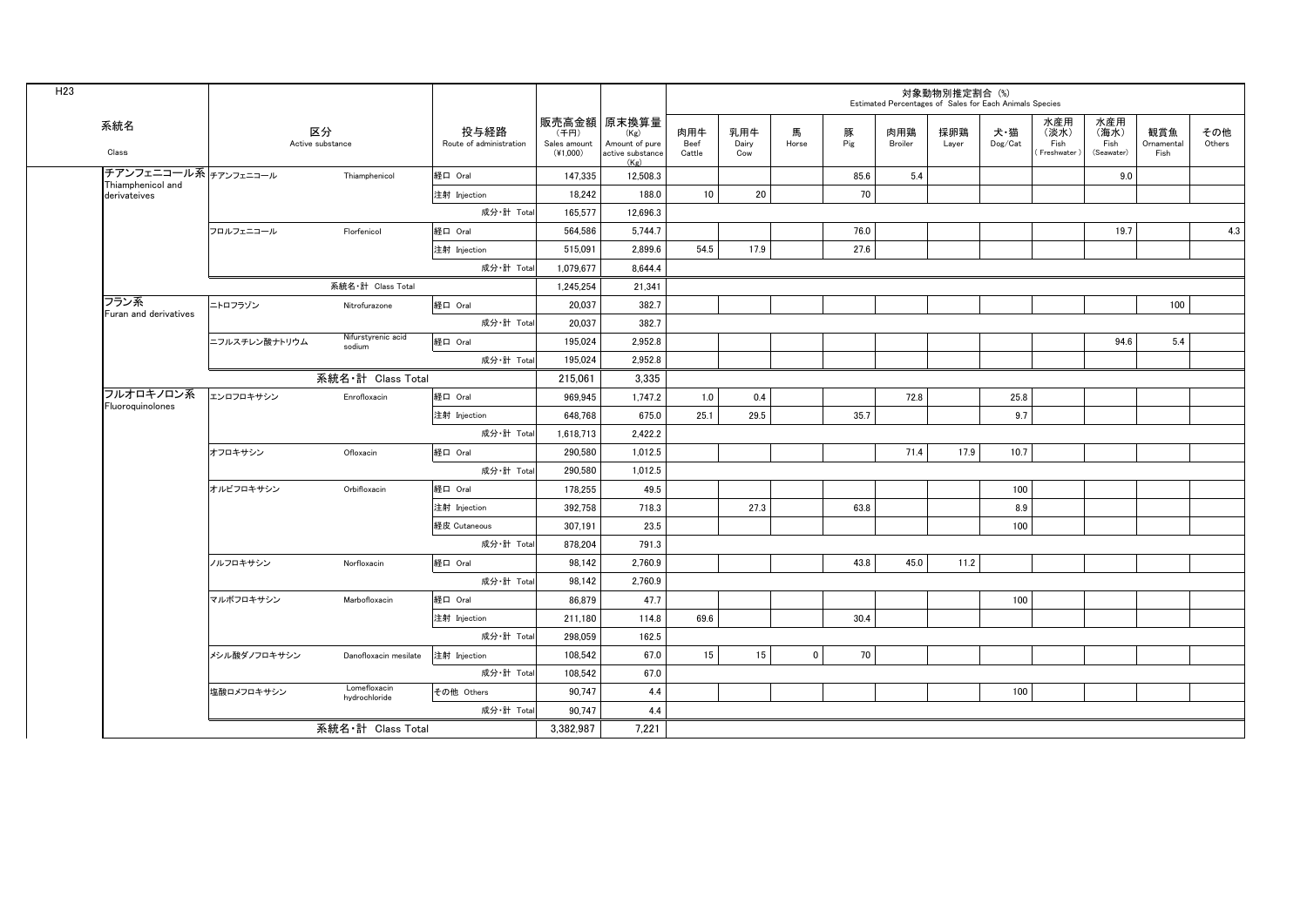| H <sub>23</sub>      |                                                 |             |                                |                                 |                                    |                                                                   |                       |                     |            |          |                | 対象動物別推定割合 (%)<br>Estimated Percentages of Sales for Each Animals Species |                                    |                                     |                                   |                           |               |
|----------------------|-------------------------------------------------|-------------|--------------------------------|---------------------------------|------------------------------------|-------------------------------------------------------------------|-----------------------|---------------------|------------|----------|----------------|--------------------------------------------------------------------------|------------------------------------|-------------------------------------|-----------------------------------|---------------------------|---------------|
|                      | 系統名<br>Class                                    |             | 区分<br>Active substance         | 投与経路<br>Route of administration | (千円)<br>Sales amount<br>$(*1,000)$ | 販売高金額 原末換算量<br>(Kg)<br>Amount of pure<br>active substance<br>(Kg) | 肉用牛<br>Beef<br>Cattle | 乳用牛<br>Dairy<br>Cow | 馬<br>Horse | 豚<br>Pig | 肉用鶏<br>Broiler | 採卵鶏<br>Layer                                                             | 犬・猫<br>$\mathsf{Dog}/\mathsf{Cat}$ | 水産用<br>(淡水)<br>Fish<br>(Freshwater) | 水産用<br>(海水)<br>Fish<br>(Seawater) | 観賞魚<br>Ornamental<br>Fish | その他<br>Others |
|                      | その他の合成抗菌剤 <sub>オルメトプリム</sub><br>Other synthetic |             | Ormetoprim                     | 経口 Oral                         | 157,760                            | 1,179.7                                                           | 34.2                  | 34.2                |            | 18.2     | 10.8           |                                                                          |                                    | 2.7                                 |                                   |                           |               |
|                      | antibacterials                                  |             |                                | 成分·計 Total                      | 157,760                            | 1,179.7                                                           |                       |                     |            |          |                |                                                                          |                                    |                                     |                                   |                           |               |
|                      |                                                 | トリメトプリム     | Trimethoprim                   | 経口 Oral                         | 391.888                            | 12.317.6                                                          |                       |                     |            | 88.9     | 4.4            | 6.5                                                                      | 0.1                                |                                     |                                   |                           |               |
|                      |                                                 |             |                                | 注射 Injection                    | 60,620                             | 90.4                                                              |                       |                     |            | 88.8     |                |                                                                          | 11.2                               |                                     |                                   |                           |               |
|                      |                                                 |             |                                | 成分·計 Total                      | 452,508                            | 12,408.0                                                          |                       |                     |            |          |                |                                                                          |                                    |                                     |                                   |                           |               |
|                      |                                                 | ミロキサシン      | Miloxacin                      | 経口 Oral                         | $\mathbf 0$                        | $\overline{\mathbf{0}}$                                           |                       |                     |            |          |                |                                                                          |                                    |                                     |                                   |                           |               |
|                      |                                                 |             |                                | 成分·計 Total                      | $\mathbf 0$                        | $\overline{\mathbf{0}}$                                           |                       |                     |            |          |                |                                                                          |                                    |                                     |                                   |                           |               |
|                      |                                                 |             | 系統名·計 Class Total              |                                 | 610,268                            | 13,588                                                            |                       |                     |            |          |                |                                                                          |                                    |                                     |                                   |                           |               |
| 駆虫剤<br>Anthelmintics | アベルメクチン系<br>Avermectins                         | イベルメクチン     | Ivermectin                     | 経口 Oral                         | 2,199,720                          | 137.2                                                             |                       |                     | 10.5       | 88.4     |                |                                                                          | 1.0                                |                                     |                                   |                           |               |
|                      |                                                 |             |                                | 注射 Injection                    | 152,104                            | 43.8                                                              | 34.7                  | 22.8                |            | 42.5     |                |                                                                          |                                    |                                     |                                   |                           |               |
|                      |                                                 |             |                                | 経皮 Cutaneous                    | 296,256                            | 181.6                                                             | 61.1                  | 38.9                |            |          |                |                                                                          |                                    |                                     |                                   |                           |               |
|                      |                                                 |             |                                | 成分·計 Total                      | 2,648,080                          | 362.6                                                             |                       |                     |            |          |                |                                                                          |                                    |                                     |                                   |                           |               |
|                      |                                                 | セラメクチン      | Selamectin                     | 経皮 Cutaneous                    | 862,839                            | 72.6                                                              |                       |                     |            |          |                |                                                                          | 100                                |                                     |                                   |                           |               |
|                      |                                                 |             |                                | 成分·計 Total                      | 862,839                            | 72.6                                                              |                       |                     |            |          |                |                                                                          |                                    |                                     |                                   |                           |               |
|                      |                                                 | ドラメクチン      | Doramectin                     | 注射 Injection                    | 112,755                            | 14.9                                                              | 10                    |                     |            | 90       |                |                                                                          |                                    |                                     |                                   |                           |               |
|                      |                                                 |             |                                | 成分·計 Total                      | 112,755                            | 14.9                                                              |                       |                     |            |          |                |                                                                          |                                    |                                     |                                   |                           |               |
|                      |                                                 | ミルベマイシンオキシム | Miblemycin oxime               | 経口 Oral                         | 845.866                            | 20.0                                                              |                       |                     |            |          |                |                                                                          | 100                                |                                     |                                   |                           |               |
|                      |                                                 |             |                                | 成分·計 Total                      | 845,866                            | 20.0                                                              |                       |                     |            |          |                |                                                                          |                                    |                                     |                                   |                           |               |
|                      |                                                 | モキシデクチン     | Moxidectin                     | 経口 Oral                         | 807,422                            | 0.2                                                               |                       |                     |            |          |                |                                                                          | 100                                |                                     |                                   |                           |               |
|                      |                                                 |             |                                | 注射 Injection                    | 77.402                             | 6.6                                                               |                       |                     |            |          |                |                                                                          | 100                                |                                     |                                   |                           |               |
|                      |                                                 |             |                                | 経皮 Cutaneous                    | 32,876                             | 13.6                                                              | 50                    | 50                  |            |          |                |                                                                          |                                    |                                     |                                   |                           |               |
|                      |                                                 |             |                                | 成分·計 Total                      | 917,700                            | 20.4                                                              |                       |                     |            |          |                |                                                                          |                                    |                                     |                                   |                           |               |
|                      |                                                 |             | 系統名·計 Class Total              |                                 | 5,387,240                          | 491                                                               |                       |                     |            |          |                |                                                                          |                                    |                                     |                                   |                           |               |
|                      | チアベンダゾール系 トリクラベンダゾール<br>Tiabendazole and        |             | Triclabendazole                | 経口 Oral                         | 22.209                             | 484.4                                                             |                       |                     |            |          |                |                                                                          | 100                                |                                     |                                   |                           |               |
|                      | derivatives                                     |             |                                | 成分·計 Total                      | 22,209                             | 484.4                                                             |                       |                     |            |          |                |                                                                          |                                    |                                     |                                   |                           |               |
|                      |                                                 | フェンベンダゾール   | Fenbendazol                    | 経口 Oral                         | 213,320                            | 2,344.2                                                           |                       |                     |            | 100      |                |                                                                          |                                    |                                     |                                   |                           |               |
|                      |                                                 |             |                                | 成分·計 Total                      | 213,320                            | 2,344.2                                                           |                       |                     |            |          |                |                                                                          |                                    |                                     |                                   |                           |               |
|                      |                                                 | フルベンダゾール    | Flubendazole                   | 経口 Oral                         | 20,413                             | 302.6                                                             |                       |                     |            | 100      |                |                                                                          |                                    |                                     |                                   |                           |               |
|                      |                                                 |             |                                | 成分·計 Total                      | 20,413                             | 302.6                                                             |                       |                     |            |          |                |                                                                          |                                    |                                     |                                   |                           |               |
|                      |                                                 |             | 系統名·計 Class Total              |                                 | 255,942                            | 3,131                                                             |                       |                     |            |          |                |                                                                          |                                    |                                     |                                   |                           |               |
|                      | ピペラジン系                                          | アジピン酸ピペラジン  | Piperazine adipate             | 経口 Oral                         | 1,462                              | 8.9                                                               |                       |                     |            |          |                |                                                                          | 100                                |                                     |                                   |                           |               |
|                      | Piperazines                                     |             |                                | 成分·計 Total                      | 1,462                              | 8.9                                                               |                       |                     |            |          |                |                                                                          |                                    |                                     |                                   |                           |               |
|                      |                                                 | クエン酸ピペラジン   | Piperazine citrate             | 経口 Oral                         | 21,056                             | 354.2                                                             |                       |                     |            |          |                |                                                                          | 100                                |                                     |                                   |                           |               |
|                      |                                                 |             |                                | 成分·計 Total                      | 21,056                             | 354.2                                                             |                       |                     |            |          |                |                                                                          |                                    |                                     |                                   |                           |               |
|                      |                                                 | 二硫化炭素ピペラジン  | Piperazine carbon<br>disulfide | 経口 Oral                         | $\mathbf 0$                        | $\overline{\mathbf{0}}$                                           |                       |                     |            |          |                |                                                                          |                                    |                                     |                                   |                           |               |
|                      |                                                 |             |                                | 成分·計 Total                      | $\mathbf 0$                        | 0                                                                 |                       |                     |            |          |                |                                                                          |                                    |                                     |                                   |                           |               |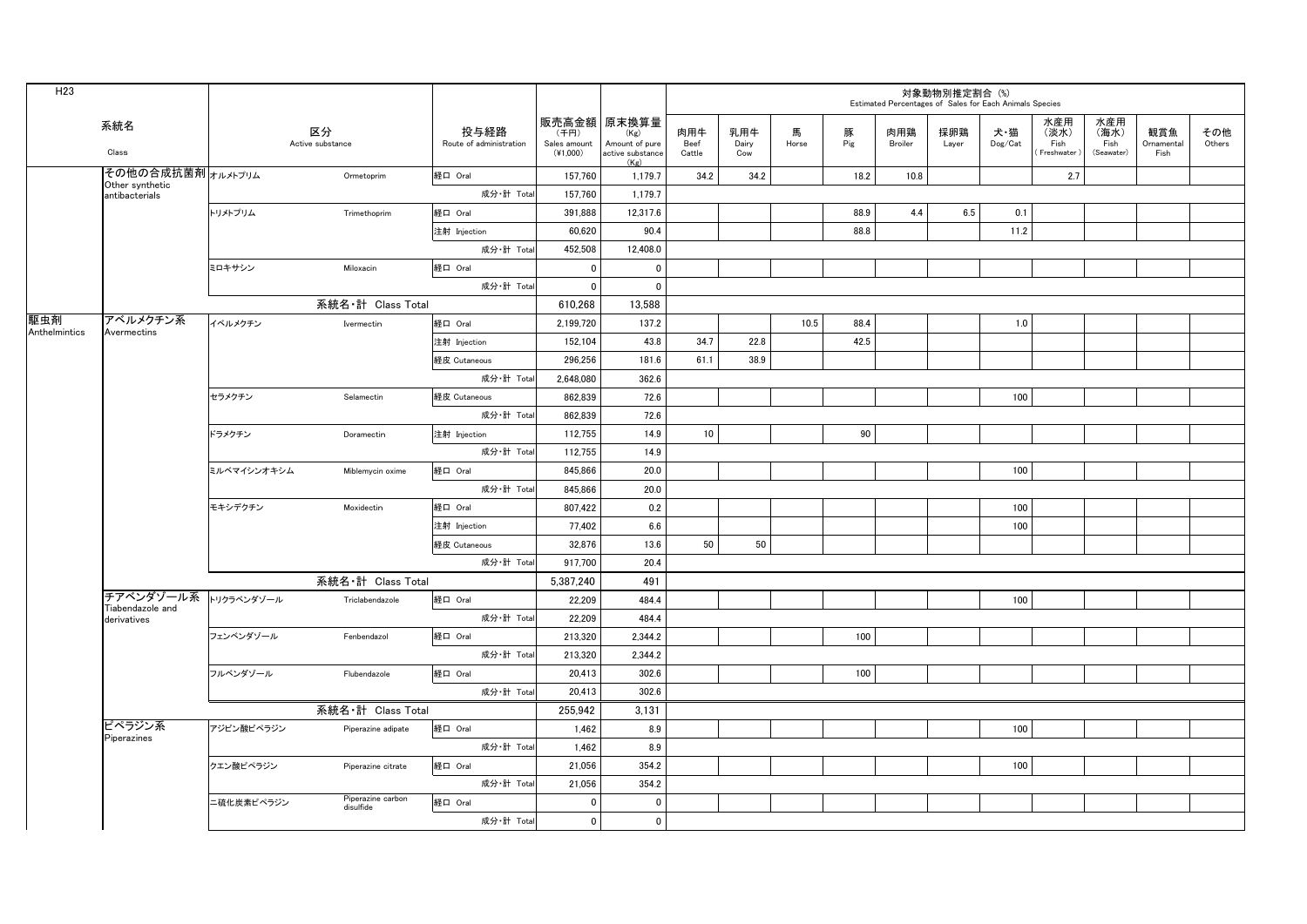| H <sub>23</sub> |                            |                        |                               |                                 |                                  |                                                           |                       |                     |            |          |                | 対象動物別推定割合 (%) | Estimated Percentages of Sales for Each Animals Species |                                     |                                   |                           |               |
|-----------------|----------------------------|------------------------|-------------------------------|---------------------------------|----------------------------------|-----------------------------------------------------------|-----------------------|---------------------|------------|----------|----------------|---------------|---------------------------------------------------------|-------------------------------------|-----------------------------------|---------------------------|---------------|
|                 | 系統名<br>Class               | 区分<br>Active substance |                               | 投与経路<br>Route of administration | (千円)<br>Sales amount<br>(41,000) | 販売高金額 原末換算量<br>(Kg)<br>Amount of pure<br>active substance | 肉用牛<br>Beef<br>Cattle | 乳用牛<br>Dairy<br>Cow | 馬<br>Horse | 豚<br>Pig | 肉用鶏<br>Broiler | 採卵鶏<br>Layer  | 犬・猫<br>Dog/Cat                                          | 水産用<br>(淡水)<br>Fish<br>(Freshwater) | 水産用<br>(海水)<br>Fish<br>(Seawater) | 観賞魚<br>Ornamental<br>Fish | その他<br>Others |
|                 |                            | リン酸ピペラジン               | Piperazine sulfate            | 経口 Oral                         | 2,737                            | (Kg)<br>70.8                                              |                       |                     |            |          |                |               |                                                         |                                     |                                   |                           | 100           |
|                 |                            |                        |                               | 成分·計 Total                      | 2,737                            | 70.8                                                      |                       |                     |            |          |                |               |                                                         |                                     |                                   |                           |               |
|                 |                            |                        | 系統名·計 Class Total             |                                 | 25,255                           | 434                                                       |                       |                     |            |          |                |               |                                                         |                                     |                                   |                           |               |
|                 | その他の駆虫剤                    | エモデプシド                 | Emodepside                    | 経皮 Oral                         | 28.644                           | 1.0                                                       |                       |                     |            |          |                |               | 100                                                     |                                     |                                   |                           |               |
|                 | <b>Other Anthelmintics</b> |                        |                               | 成分·計 Total                      | 28,644                           | 1.0                                                       |                       |                     |            |          |                |               |                                                         |                                     |                                   |                           |               |
|                 |                            | 塩酸レバミゾール               | Levamisole HCI                | 経口 Oral                         | 39,177                           | 591.8                                                     | 9.8                   |                     |            | 57.1     | 7.3            | 7.3           |                                                         |                                     |                                   |                           | 18.5          |
|                 |                            |                        |                               | 成分·計 Total                      | 39,177                           | 591.8                                                     |                       |                     |            |          |                |               |                                                         |                                     |                                   |                           |               |
|                 |                            | レバミゾール                 | Levamisole                    | 経皮 Oral                         | $\mathbf 0$                      | $\mathbf 0$                                               |                       |                     |            |          |                |               |                                                         |                                     |                                   |                           |               |
|                 |                            |                        |                               | 成分·計 Total                      | $\overline{0}$                   | $\mathbf 0$                                               |                       |                     |            |          |                |               |                                                         |                                     |                                   |                           |               |
|                 |                            | オキシクロザニド               | Oxyclozanide                  | 注射 Injection                    | $\overline{0}$                   | $\mathbf 0$                                               |                       |                     |            |          |                |               |                                                         |                                     |                                   |                           |               |
|                 |                            |                        |                               | 成分·計 Total                      | $\mathbf 0$                      | $\mathbf 0$                                               |                       |                     |            |          |                |               |                                                         |                                     |                                   |                           |               |
|                 |                            | カマラ                    | Kamala                        | 経口 Oral                         | 1,499                            | 4.5                                                       |                       |                     |            |          |                |               | 100                                                     |                                     |                                   |                           |               |
|                 |                            |                        |                               | 成分·計 Total                      | 1,499                            | 4.5                                                       |                       |                     |            |          |                |               |                                                         |                                     |                                   |                           |               |
|                 |                            | クエン酸ジエチルカルバマジン         | Diethylcarbamazine<br>citrate | 経口 Oral                         | $\mathbf 0$                      | $\mathbf 0$                                               |                       |                     |            |          |                |               |                                                         |                                     |                                   |                           |               |
|                 |                            |                        |                               | 成分·計 Total                      | $\mathbf 0$                      | $\mathbf 0$                                               |                       |                     |            |          |                |               |                                                         |                                     |                                   |                           |               |
|                 |                            | サントニン                  | Santonin                      | 経口 Oral                         | 14,890                           | 8.3                                                       |                       |                     |            |          |                |               | 100                                                     |                                     |                                   |                           |               |
|                 |                            |                        |                               | 成分·計 Total                      | 14,890                           | 8.3                                                       |                       |                     |            |          |                |               |                                                         |                                     |                                   |                           |               |
|                 |                            | ジクロロフェン                | Dichlorophen                  | 経口 Oral                         | 2,737                            | 70.8                                                      |                       |                     |            |          |                |               |                                                         |                                     |                                   |                           | 100           |
|                 |                            |                        |                               | 成分·計 Total                      | 2,737                            | 70.8                                                      |                       |                     |            |          |                |               |                                                         |                                     |                                   |                           |               |
|                 |                            | ジソフェノール                | Disophenol                    | 注射 Injection                    | $\mathbf 0$                      | $\mathbf{0}$                                              |                       |                     |            |          |                |               |                                                         |                                     |                                   |                           |               |
|                 |                            |                        |                               | 成分·計 Total                      | $\pmb{0}$                        | $\mathbf 0$                                               |                       |                     |            |          |                |               |                                                         |                                     |                                   |                           |               |
|                 |                            | 酒石酸モランテル               | Morantel tartrate             | 経口 Oral                         | $\mathbf 0$                      | $\mathbf 0$                                               |                       |                     |            |          |                |               |                                                         |                                     |                                   |                           |               |
|                 |                            |                        |                               | 成分·計 Total                      | $\pmb{0}$                        | $\mathbf 0$                                               |                       |                     |            |          |                |               |                                                         |                                     |                                   |                           |               |
|                 |                            | トリブロムサラン               | Tribromsalan                  | 経口 Oral                         | $\mathbf 0$                      | $\pmb{0}$                                                 |                       |                     |            |          |                |               |                                                         |                                     |                                   |                           |               |
|                 |                            |                        |                               | 成分·計 Total                      | $\pmb{0}$                        | $\mathbf 0$                                               |                       |                     |            |          |                |               |                                                         |                                     |                                   |                           |               |
|                 |                            | パモ酸ピランテル               | Pyrantel pamoate              | 経口 Oral 要確認                     | 1,672,599                        | 2,186.9                                                   |                       |                     | 3.5        |          |                |               | 96.5                                                    |                                     |                                   |                           |               |
|                 |                            |                        |                               | 成分·計 Total                      | 1,672,599                        | 2,186.9                                                   |                       |                     |            |          |                |               |                                                         |                                     |                                   |                           |               |
|                 |                            | ビチオノール                 | Bithionol                     | 経口 Oral                         | $\mathbf 0$                      | 0                                                         |                       |                     |            |          |                |               |                                                         |                                     |                                   |                           |               |
|                 |                            |                        |                               | 成分·計 Total                      | $\pmb{0}$                        | $\overline{0}$                                            |                       |                     |            |          |                |               |                                                         |                                     |                                   |                           |               |
|                 |                            | フェノチアジン                | Phenithizine                  | 経口 Oral                         | 2,737                            | 203.0                                                     |                       |                     |            |          |                |               |                                                         |                                     |                                   |                           | 100           |
|                 |                            |                        |                               | 成分·計 Total                      | 2,737                            | 203.0                                                     |                       |                     |            |          |                |               |                                                         |                                     |                                   |                           |               |
|                 |                            | フェバンテル                 | Febantel                      | 経口 Oral                         | 79,660                           | 475.6                                                     |                       |                     |            |          |                |               | 7.2                                                     |                                     | 92.8                              |                           |               |
|                 |                            |                        |                               | 成分·計 Total                      | 79,660                           | 475.6                                                     |                       |                     |            |          |                |               |                                                         |                                     |                                   |                           |               |